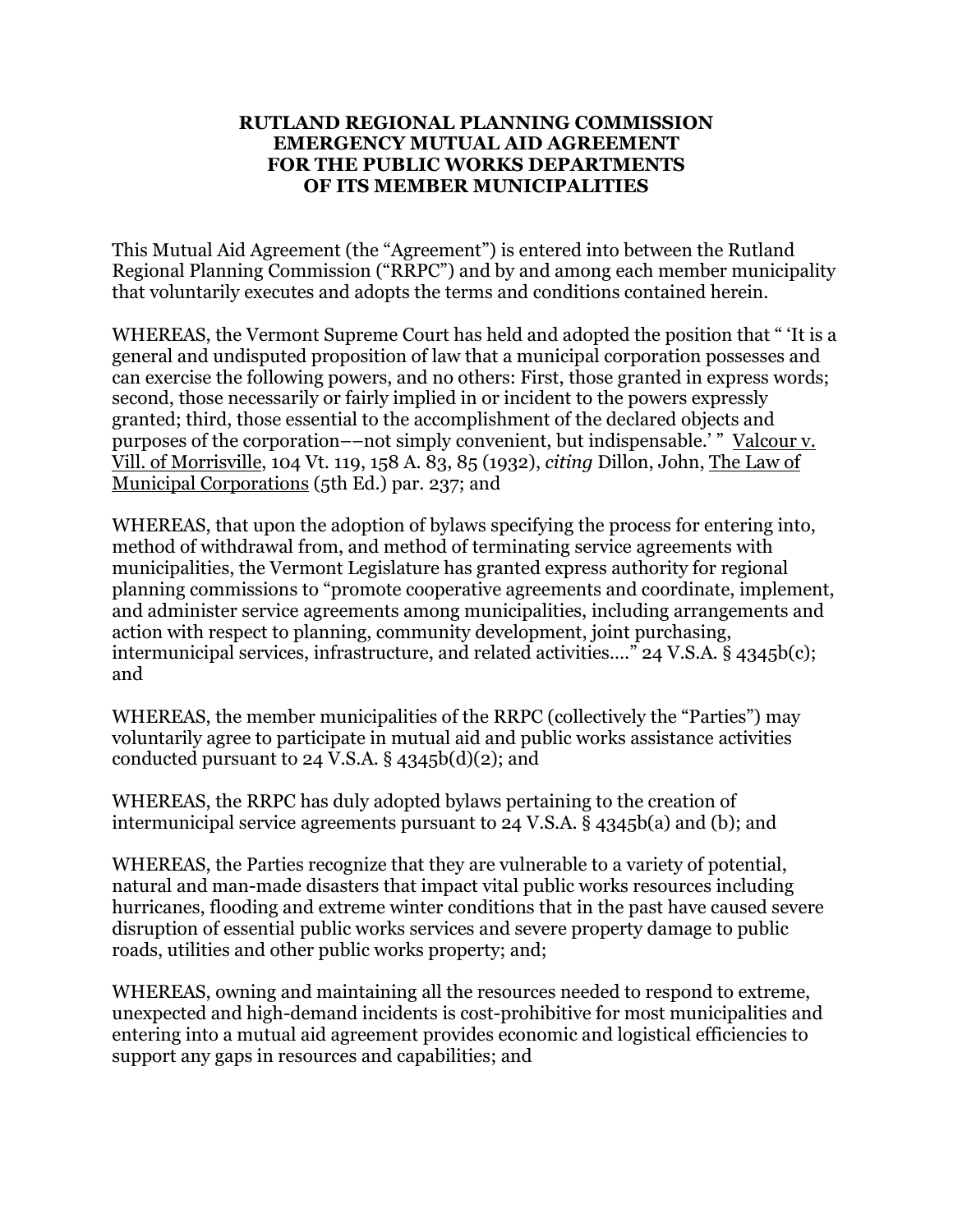WHEREAS, the Parties to this Agreement recognize the benefits of mutual aid in protecting the public, health, safety and welfare and fostering a sense of goodwill and community within a specific geographic region and therefore desire to provide mutual aid and assistance to one another during times of disaster and other types of public works emergencies; and

WHEREAS, the Parties recognize that having this mutual aid agreement and related guidelines is essential to ensuring a consistent, coordinated, and timely response in providing mutual aid; and

NOW, THEREFORE, the Parties hereto agree as follows:

# **SECTION 1: PURPOSE**

The Agreement set forth below, is established to provide a means for public works related entities that are controlled by the RRPC member municipalities, that are in need of mutual aid assistance, to be able to request and receive such aid and assistance in a timely manner from the participating member municipalities including but not limited to personnel, equipment, materials and any other services that may be reasonably necessary to respond to an emergency. The purpose of this Agreement is to formalize the regional mutual aid program. This Agreement to render aid is expressly not contingent upon a declaration of a major disaster or emergency by the federal government or upon receiving federal funds.

# **SECTION 2: DEFINITIONS**

- **A. Aid and Assistance** includes, but is not limited to, personnel, equipment, administrative services, infrastructure, supplies and materials necessary to respond to a request for mutual aid.
- **B. Aiding Official** means a person who is designated by the Aiding Party to determine whether and to what extent the Aiding Party should provide Public Works Assistance to a Requesting Party.
- **C. Aiding Party** means a Constituent Municipal entity that furnishes, equipment, services, personnel or any other Public Works assistance to a Requesting Party.
- **D. Agreement**  refers to this Agreement for public works emergency services. Rutland Region municipalities may become a party to this Agreement upon ratification of this Agreement by the RRPC and ratification by the legislative body of the Constituent Municipality that is a party to this Agreement. Each Constituent Municipality that ratifies this Agreement, understands that the Agreement contains all Constituent Municipal entities at the time of ratification, and any other eligible municipality in the future.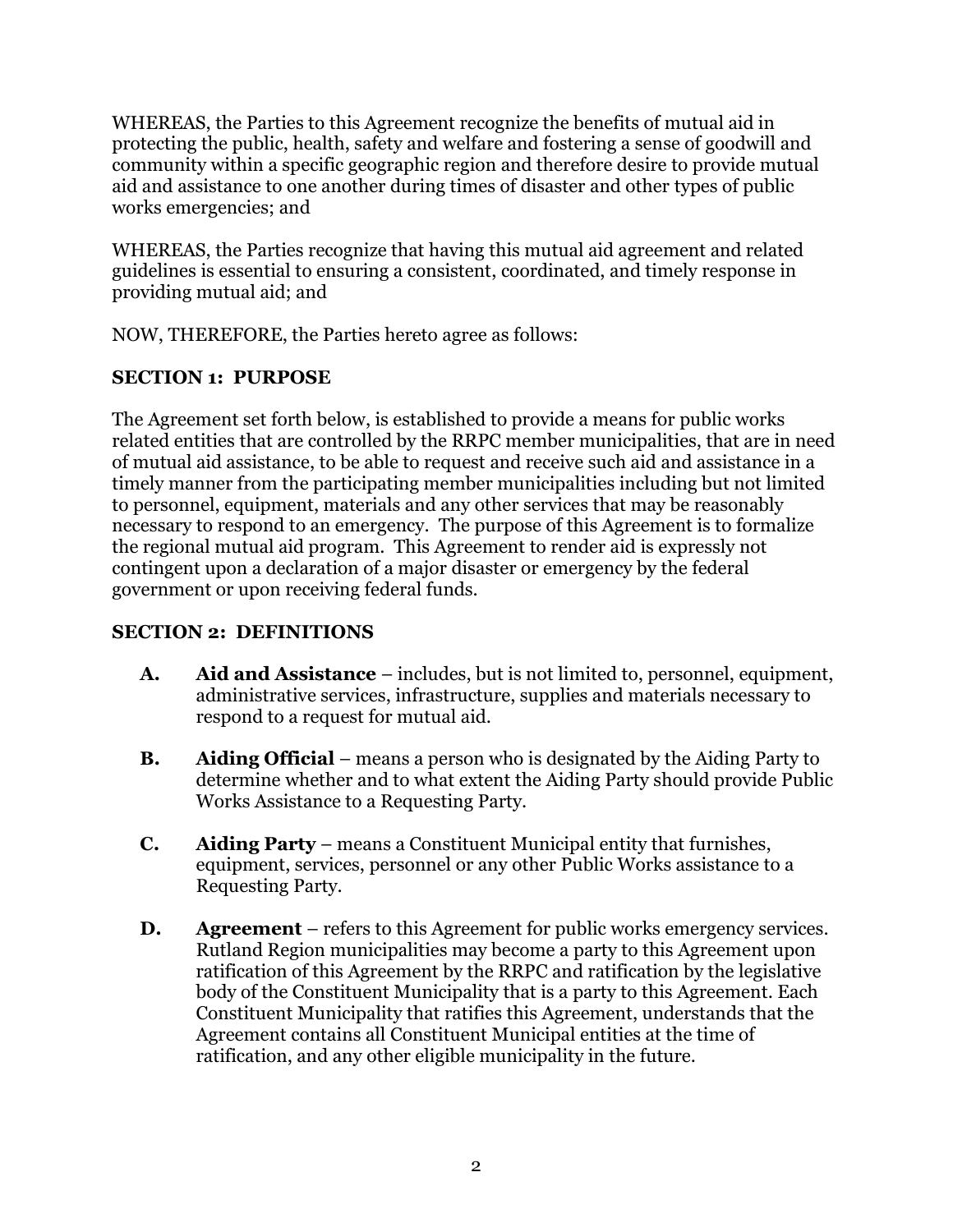- **E. Constituent Municipality**  Any municipality located in the Rutland Region, Vermont that is a party to this Agreement.
- **F. Disaster** any natural, mechanical, human-made, technological, or civil emergency that threatens to cause damages of a severity and scale that exceeds the maximum capabilities of a Constituent Municipality.
- **G. Emergency** an event or imminent potential for such an event, either natural or human caused, that results in or may result in, injury or harm to the residences of the Constituent Municipality, or damage to or loss of property.
- **H. Mutual Aid Resource List** A list maintained by each Constituent Municipality of the public works equipment, personnel and any other resources available for the provision of aid and assistance if needed by another Constituent Municipality.
- **I. Period of Assistance**  the period of time beginning when the Aiding Party assists the Requesting party by providing equipment, personnel, supplies or any other Public Works Assistance and ending when all Public Works Assistance returns to the regular duties of the Aiding Party.
- **J. Public Works Assistance**  means equipment and personnel including, but not limited to; professional engineers, licensed staff, non-licensed personnel who are employed by a Constituent Municipality and used for activities in response to a disaster or emergency, related to roadways, water, stormwater, wastewater and any other public works program.
- **K. Requesting Official** means any person who is designated by the Requesting Party to request Public Works Assistance from a participating Aiding Party.
- **L. Requesting Party** means a Constituent Municipal entity that requests, equipment, services, personnel or any other Public Works assistance from an Aiding Party.

# **SECTION 3: PROCEDURES**

- **A. Operations Oversight**  The RRPC shall be responsible for overseeing this Agreement and help to facilitate communications between the Constituent Municipalities. The RRPC will also help to facilitate policies and procedures to guide requests for aid and assistance as set forth below.
- **B. Request for Aid** When a Requesting Party has been impacted by or is in imminent danger of a disaster or emergency, it may request Aid and Assistance from an Aiding Party, by making a verbal request, followed by a written request, to the Aiding Party, within three business days after aid is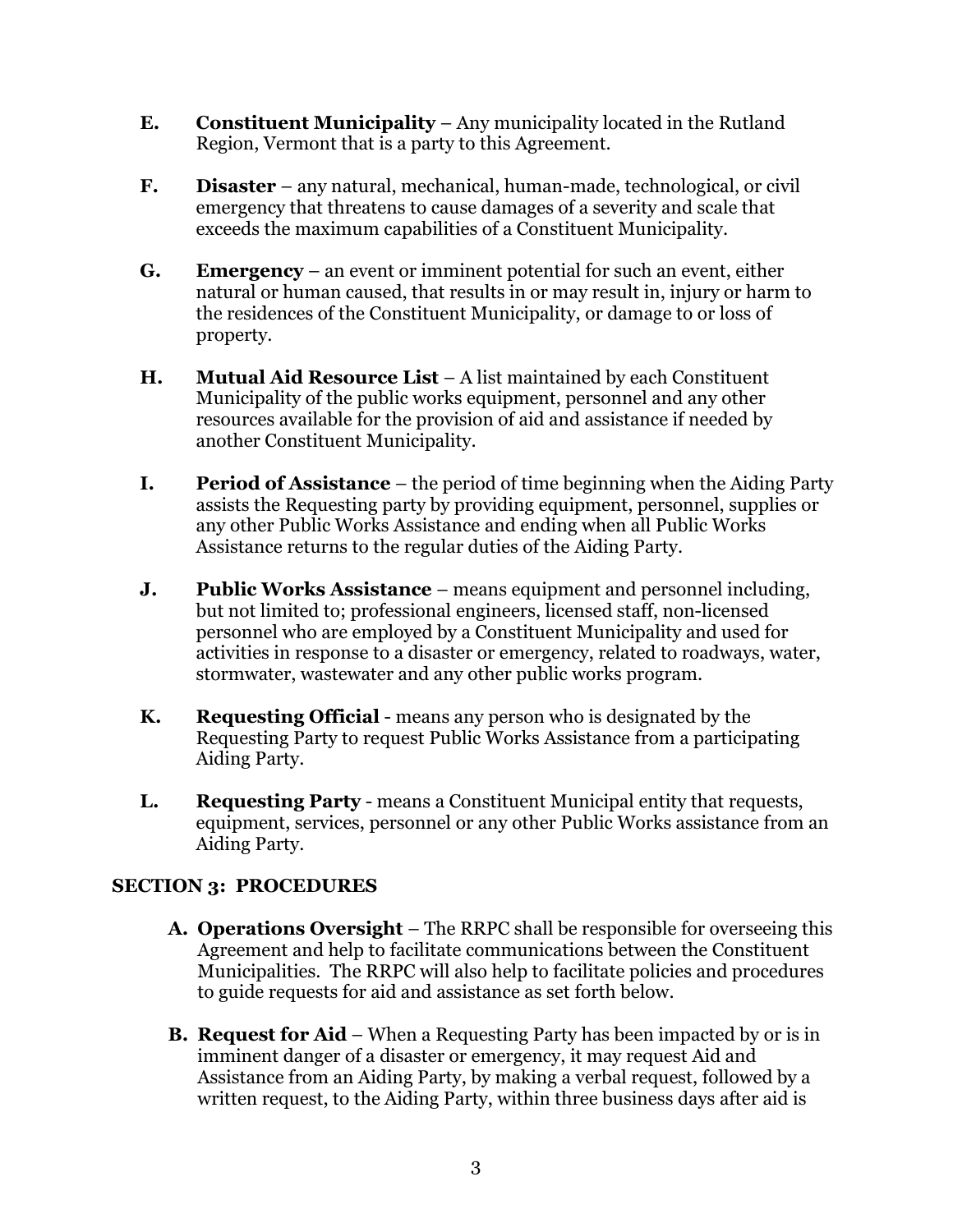needed or contemplated to be needed. An Aid Request Form shall be an addendum, but not an amendment to or modification of this Agreement. Requests should be made by and to the Aiding Party's authorized Aiding Official. A potentially Aiding Party, should not provide aid on its own without first confirming the need for assistance through the communication of the Aiding Official and Requesting Official to ensure that the type of aid being provided is necessary and needed. The provision of aid by an Aiding Party is entirely discretionary under this Agreement and the ultimate decision as to whether to render aid to a Requesting party shall be at the discretion of the Aiding Official in consultation with the legislative body of the Constituent Municipality if possible.

- **C. Designation of Officials** Each Constituent Municipality shall designate an Aiding Official and Requesting Official and at least one alternate Aiding Official and Requesting Official. Each Constituent Municipality shall be responsible for maintaining its own contact list of all Aiding and Requesting Officials and alternate Officials, along with all means of contact including, but not limited to cell phones, telephones, electronic mail and physical addresses and take reasonable steps to ensure that all Constituent Municipalities have the most current list. The RRPC shall help develop the template of the contact list and annually aid in its distribution after having been provided by the Constituent Municipalities. Said list shall be an addendum, but not an amendment to or modification of this Agreement. The Requesting Officials and the Aiding Officials may be the same person in each municipality (i.e. a director of public works).
- **D. Information Needed - Request for Aid and Assistance** The Requesting Official shall provide, at minimum, to the Aiding Official and RRPC (for informational purposes only): 1) a description of the disaster or emergency prompting the request; 2) what type of specific assistance is needed; 3) a description of the infrastructure impacted and the specific work needed to repair the infrastructure; and 4) an estimate of the type of public works assistance needed and the period of time it will be needed for. It is further recommended that the Requesting Official propose a plan for meeting with the Aiding Official to discuss the scope of the aid and for the Requesting Official to familiarize him or herself with the personnel and equipment of the Aiding Party (similar in nature to a pre-construction meeting). The Aiding Party shall then provide an estimate to the Requesting Party of expected costs for the scope of work requested and needed.
- **E. Supervision and Control** It is the intention of this Agreement that supervision and control of personnel will be structured in accordance with Federal Emergency Management Agency's (FEMA) Incident Command System (ICS) of the National Incident Management System (NIMS), and that if the emergency/disaster is multi-jurisdictional, a Unified Command will be employed when practical.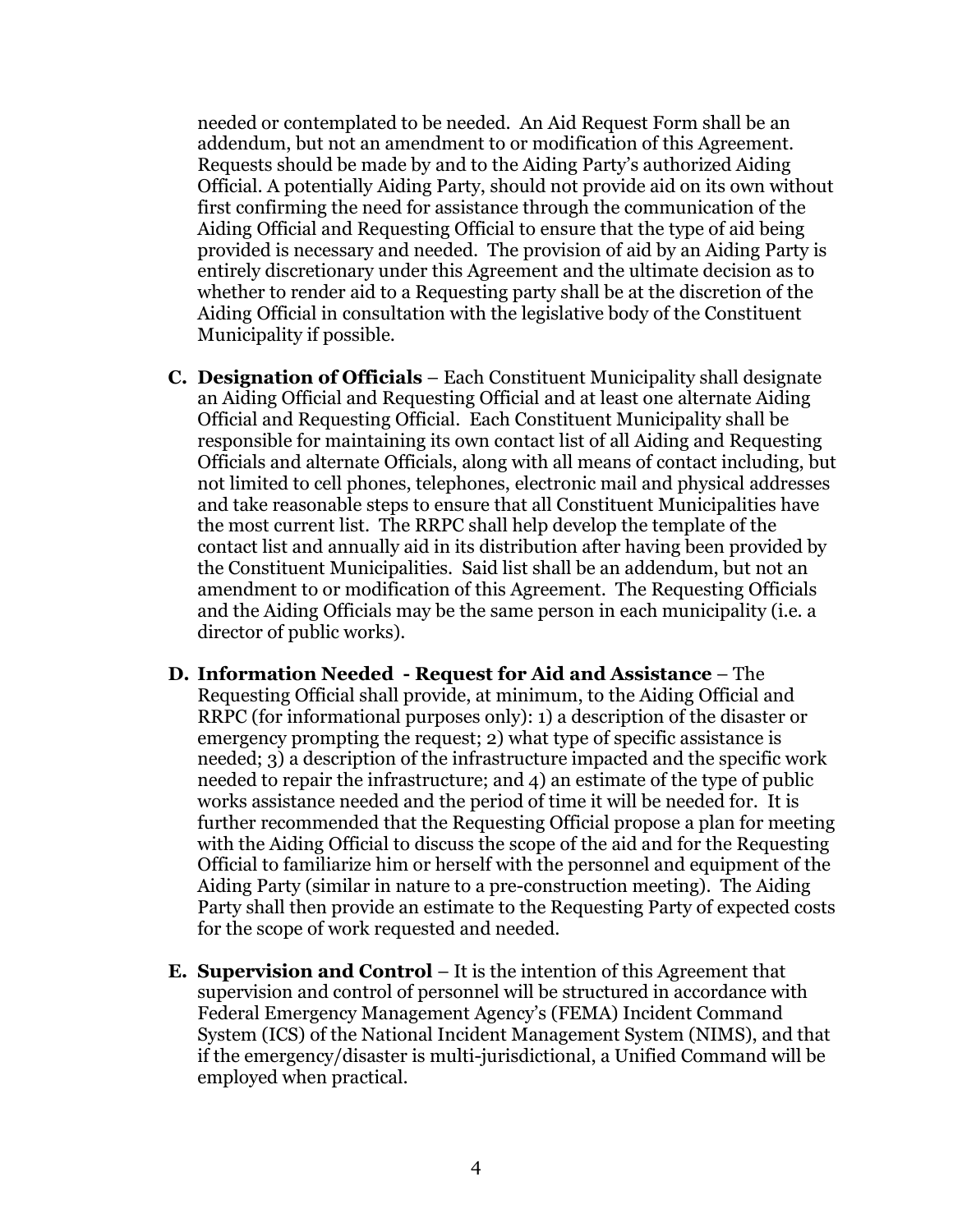- 1. When any personnel or equipment is deployed under the terms of this agreement, the Aiding Official shall meet with the Requesting Official. Orders by the Requesting Official will be given to the Aiding Official who will then give orders or direction to their personnel. The Aiding Official shall maintain reasonable contact with the Requesting Official as long as the Aiding Party is providing Public Works Assistance. The personnel of the Aiding Party may only be under the direct control of the Requesting party by a written mutual agreement.
- 2. In all instances and at all times, the Requesting Official or a designee thereof, shall have the right and responsibility to ensure that all personnel from the Aiding Party are asked to perform only those tasks or operations that are consistent with their training and are in accordance with their home protocols and accepted safe practices.
- 3. Personnel from the Aiding Party shall continue with the assigned tasks until the Requesting Party releases said personnel and equipment or until the Aiding Party recalls said personnel and equipment. No recall by an Aiding Party shall occur until, if reasonable given the facts and circumstances, the Aiding Official discusses the need for recall with the Requesting Official.
- 4. Each Aiding Party shall operate in accordance with the protocols of its Constituent Municipality, and all Aiding Party personnel shall act within the scope of his or her own training and certification or under the supervision of a person with the appropriate training and certification. Aiding Party personnel shall not be required to perform in a way that is inconsistent with the practices of their Constituent Municipality protocols or inconsistent with safe practices.
- 5. The Aiding Official shall be responsible for maintaining all records for time, materials and equipment provided to the Requesting Party; be responsible for the operation and maintenance of equipment provided by the Aiding Party; and report work process to the Requesting Party.
- **F. Mutual Aid Resource List** NIMS typed public works resources are included in the annual local emergency plan for each Constituent Municipality. The RRPC shall annually distribute a list of the NIMS typed public works resources for all Constituent Municipalities. All original and updated NIMS typed public works resource lists shall be considered an addendum to, but not a modification of this Agreement.
- **G. Funds Payable By Each Municipality** the Constituent Municipalities agree that the funds, coming in the form of the amount of services provided by each Constituent Municipality shall be based on the resources available to them at the time aid and assistance is made by a Requesting Party in accordance with Section 4 Part A.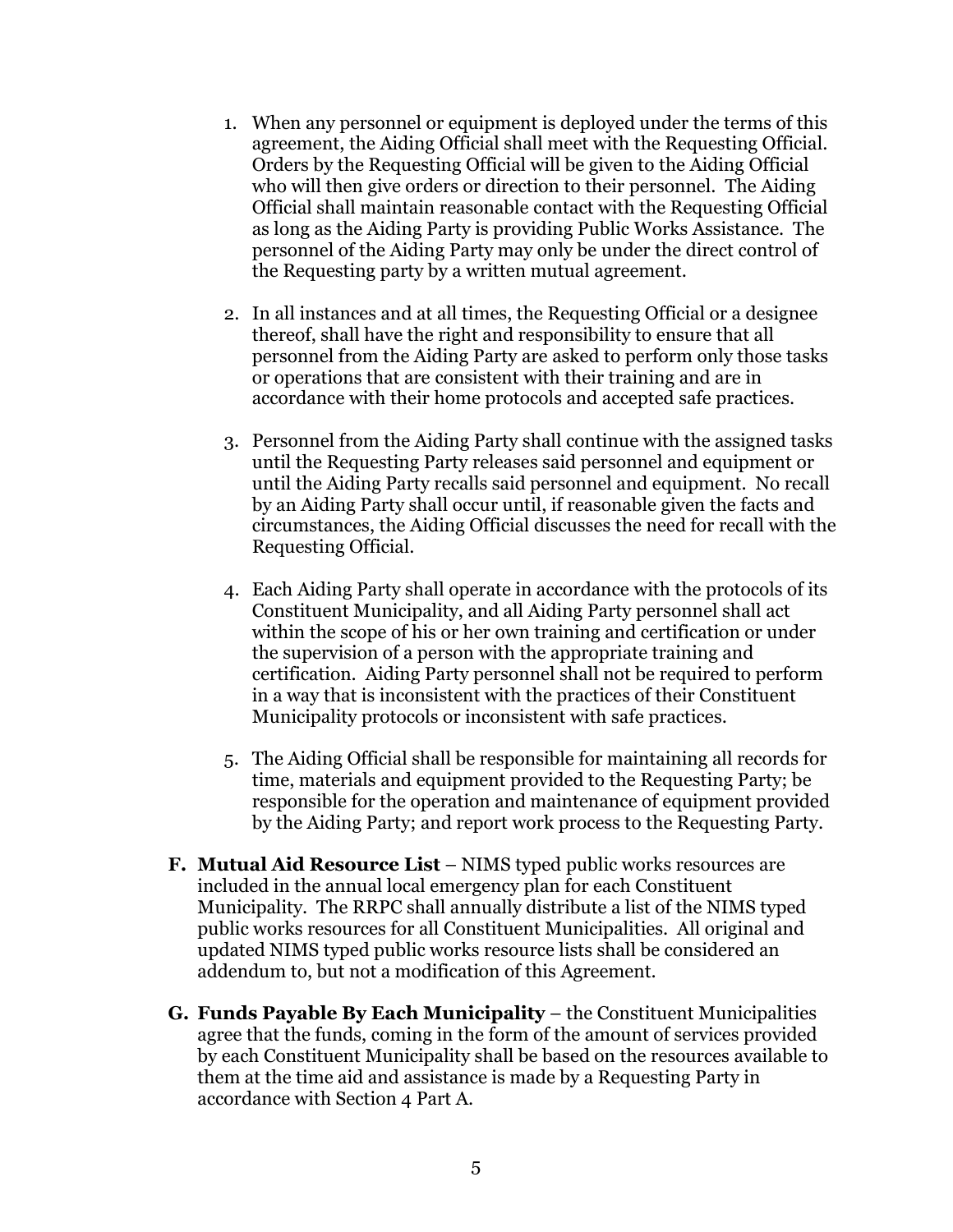#### **SECTION 4: REQUESTS FOR REIMBURSEMENT**

- **A. Procedures for Reimbursement**  Unless the Aiding Party and the Requesting Party agree to a different structure in writing, the Requesting Party shall be ultimately responsible for the reimbursement of the Aiding Party's costs incurred under this Agreement.
	- 1. Within 30 days of the return of all personnel and equipment of the Aiding Party to the Constituent Municipality's homework station, the Aiding Municipality may submit to the Requesting Party, an invoice of all charges related to the aid provided pursuant to this Agreement. The invoice provided by the Aiding Party shall be paid within 30 days of receipt.
	- 2. All invoices generated by the Aiding Party shall be provided to the Requesting Party.
	- 3. Invoices by the Aiding Party shall follow the following standards.
		- a. Personnel. Charges for personnel shall be in accordance with the standard practices of the Aiding Party, including wages, salaries, contributions for insurance and retirement and personnel from the Aiding Party shall continue to accumulate seniority at the rate of the Aiding Party.
		- b. Equipment. Charges for equipment supplied by the Assisting Party, shall be reimbursed at the rental rate established for the same or substantially similar equipment by the regulations of the Federal Emergency Management Agency (i.e., current FEMA Schedule of Equipment Rates), or at any other rate agreed to by the Aiding Party and Requesting Party in writing. Rent for equipment includes the cost of fuel and other consumable supplies, maintenance, service, repairs and ordinary wear and tear.
		- c. Transportation. The Aiding Party shall transport needed personnel and equipment by reasonable and customary means and in accordance with the Aiding Party's usual transportation and travel payment schedule. If such a schedule is unavailable, transportation charges shall be the reasonable and customary rates for such transportation.
		- d. Materials and Ancillary Expenses. Charges for materials and ancillary expenses such as consumable supplies, related to the provision of aid pursuant to this agreement shall be the reasonable and actual costs incurred by the Aiding Municipality.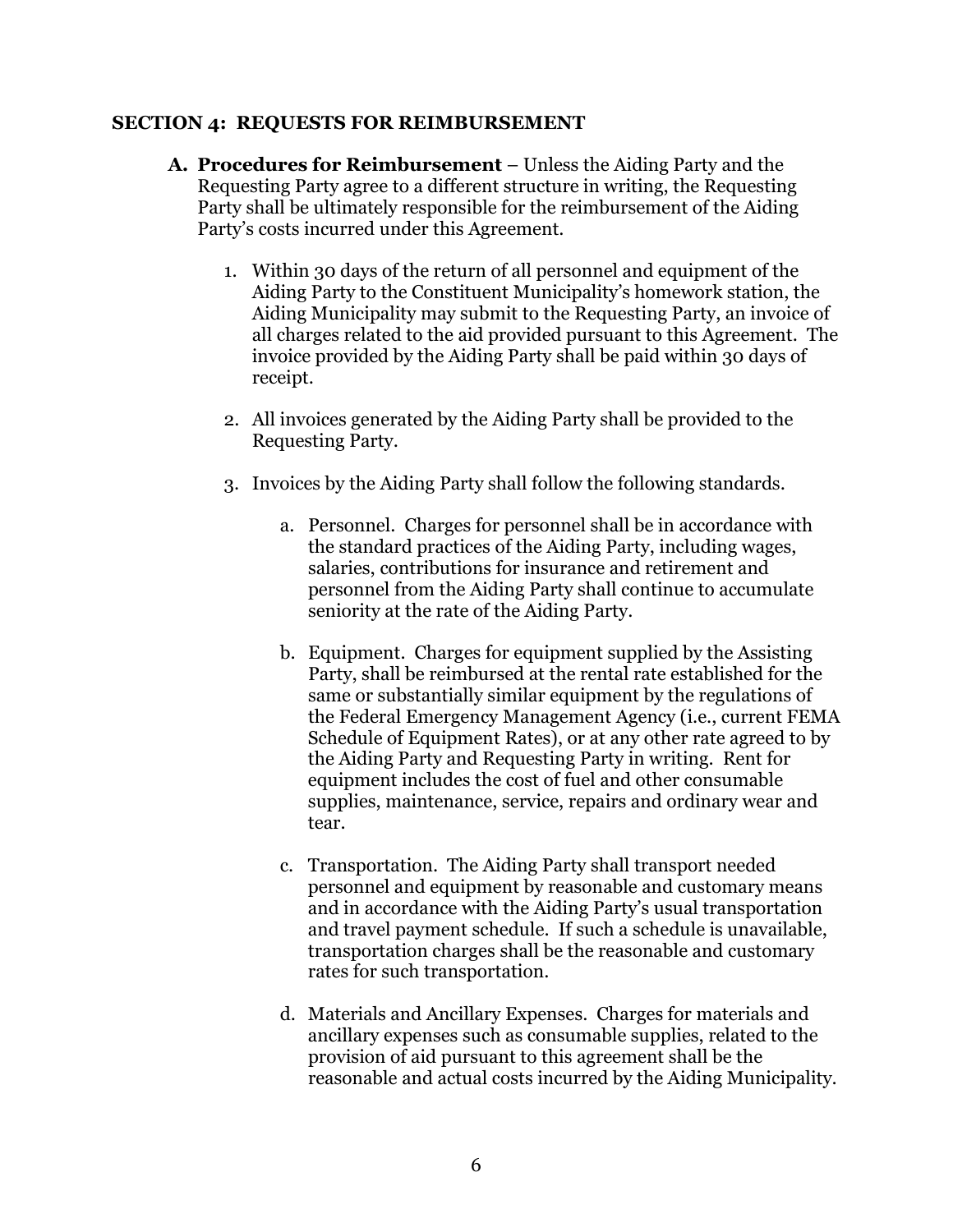4. The Aiding Party may invoice the Requesting Party for all expenses incurred during the Period of Assistance. All invoices shall be submitted by the Aiding Official to the Requesting Official. The invoices shall clearly delineate the time and expenses associated with personnel, equipment, transportation and any materials or ancillary expenses. Any question or dispute about an invoice from an Aiding Party shall first be discussed between the Requesting Official and the Aiding Official. If the Parties are still unable to reconcile an invoice, then they shall follow the next sequential procedures of the Dispute Resolution section of this Agreement.

#### **SECTION 5: INSURANCE AND LIABILITY**

- **A. Insurance** Each Constituent Municipality shall bear the risk of its own actions, as it does with its day-to-day operations. The Aiding Party shall be responsible for providing insurance to the fullest extent possible, including but not limited to workman's compensation insurance, general liability insurance, excess liability insurance, and any other types of insurance coverage in amounts recommended by the Vermont League of Cities and Towns, Property and Casualty Intermunicipal Fund (VLCT-PACIF). Such insurance shall cover damage or injury to person, property or equipment owned or provided by an Aiding Party to the extent the damage or injury may have occurred while rendering aid to a Requesting Party.
- **B. Indemnification**  To the extent allowed by law, each Requesting Party agrees to indemnify and hold harmless any Aiding Party and its employees, officers, administrators, elected officials and agents from any claim relating to cost, damage or injury of any description to any person or property caused by or through the action of any Aiding Municipality while rendering aid pursuant to his Agreement. Acts of gross negligence, willful misconduct, malfeasance, and/or criminal/illegal behavior are exempt from indemnification.
- **C. Liability** No Constituent Municipality shall have any liability to any other Constituent Municipality by reason of their inability or lack of desire to respond to a request for aid.

#### **SECTION 6: TERM, MODIFICATION AND PERIODIC REVIEW**

- **A. Term** This Agreement shall be in effect for one (1) year from the date signed by the initial Constituent Municipality. Thereafter, this Agreement shall be renewed for additional one year terms on an annual basis in conjunction with the local emergency plan.
- **B. Termination** Any Constituent Municipality may voluntarily terminate and withdraw from its participation in this Agreement at any time by a Requesting or Aiding Official giving written notification to the designated Requesting or Aiding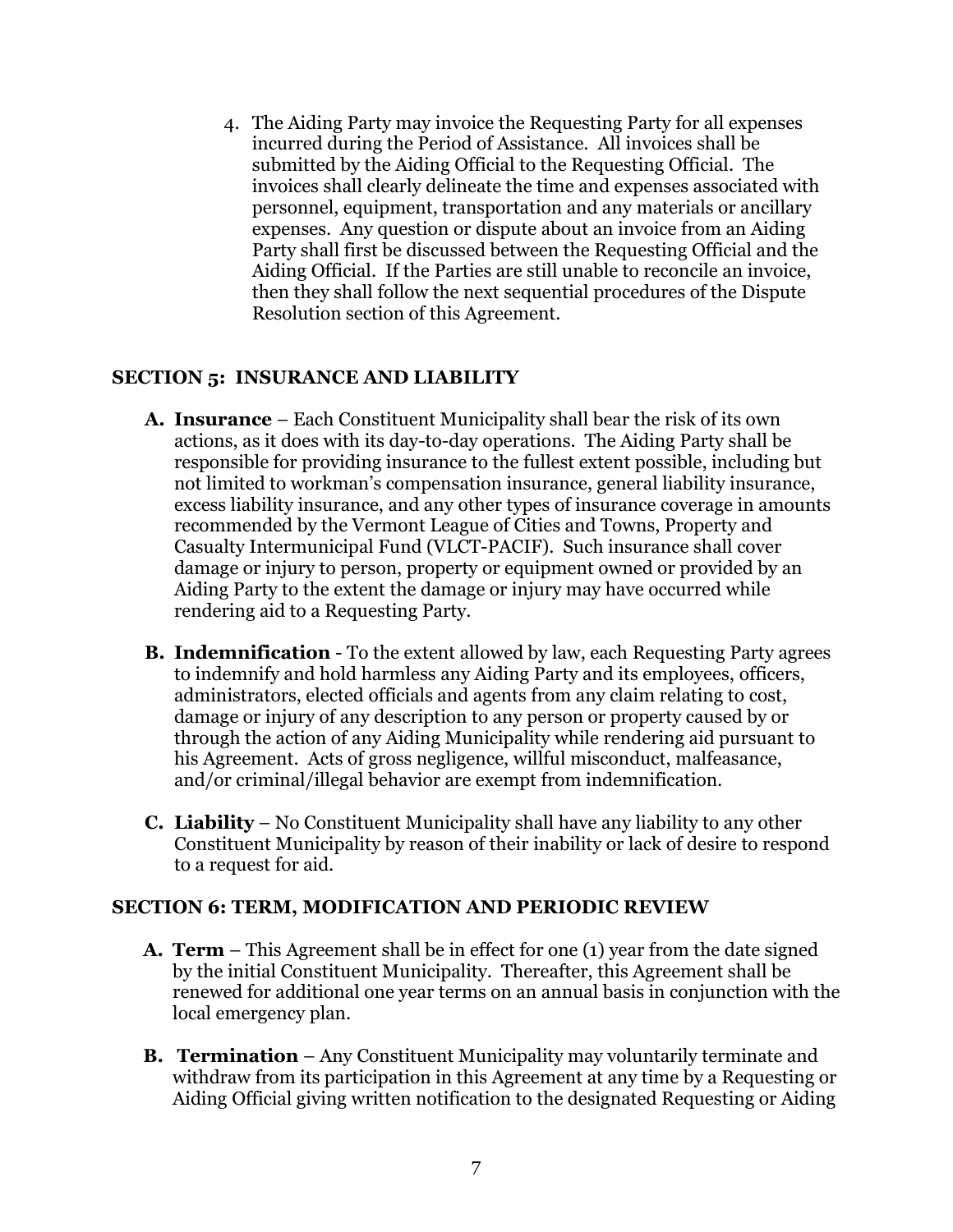Officials of all other Constituent Municipalities to this Agreement. Electronic mail communications shall be considered written notification for purposes of this Agreement. Termination and withdrawal shall not be effective until sixty (60) days after written notification has been sent. Withdrawal by a Constituent Municipality shall not impact the liability or obligation incurred by the Constituent Municipality under this Agreement prior to the date of termination.

- **C. Modification**  Pursuant to 24 V.S.A. § 4345b(d)(4) any modification or amendment to this Agreement shall not become effective unless approved by the RRPC and the legislative body of all the municipalities who are a party to this Agreement. The RRPC shall assist in coordinating any modifications or amendments to this Agreement.
- **D. Periodic Review** On a biennial basis, the designated Aiding and Requesting Officials shall meet to review the terms of this Agreement and make any suggestions as to alterations or modifications if needed base on past performance. The RRPC shall coordinate all meetings under this section.

### **SECTION 7: MISCELLANEOUS PROVISIONS**

- **A. Dispute Resolution**  In respect to any dispute that arises pursuant to this agreement the Parties shall first make a good faith effort to work out differences among themselves. Should informal discussions between the Parties fail, then the Parties shall engage the services of a mutually agreed upon third party mediator. The costs of this third party mediator shall be split evenly between the Parties. Should attempts at mediation though a third party mediator fail, then any Party may seek redress in any Vermont Court of competent jurisdiction.
- **B. Severability** Should any clause, portion, section, provision or any other part of this Agreement be held invalid by a court of competent jurisdiction, such judgment shall not affect, impair or invalidate any other portion of the Agreement. The remaining portions of this Agreement shall remain in full force and effect without regard to the provisions that have been invalidated.
- **C. Execution of Counterparts** This agreement may be signed in any number of counterparts with the same effect as if the signatures thereto and hereto were upon the same instrument.

*NOW THEREFORE*, both the Rutland Regional Planning Commission through its duly authorized representative has executed this agreement and all counterparts thereto. Photographic copies shall be considered valid counterparts. Each of the Constituent Municipalities so desiring, have caused this Agreement to be executed by a duly authorized representative, after a vote allowing that duly authorized representative to execute this Agreement by the Constituent Municipality's governing legislative body.

---------------------------------------------------------------------------------------------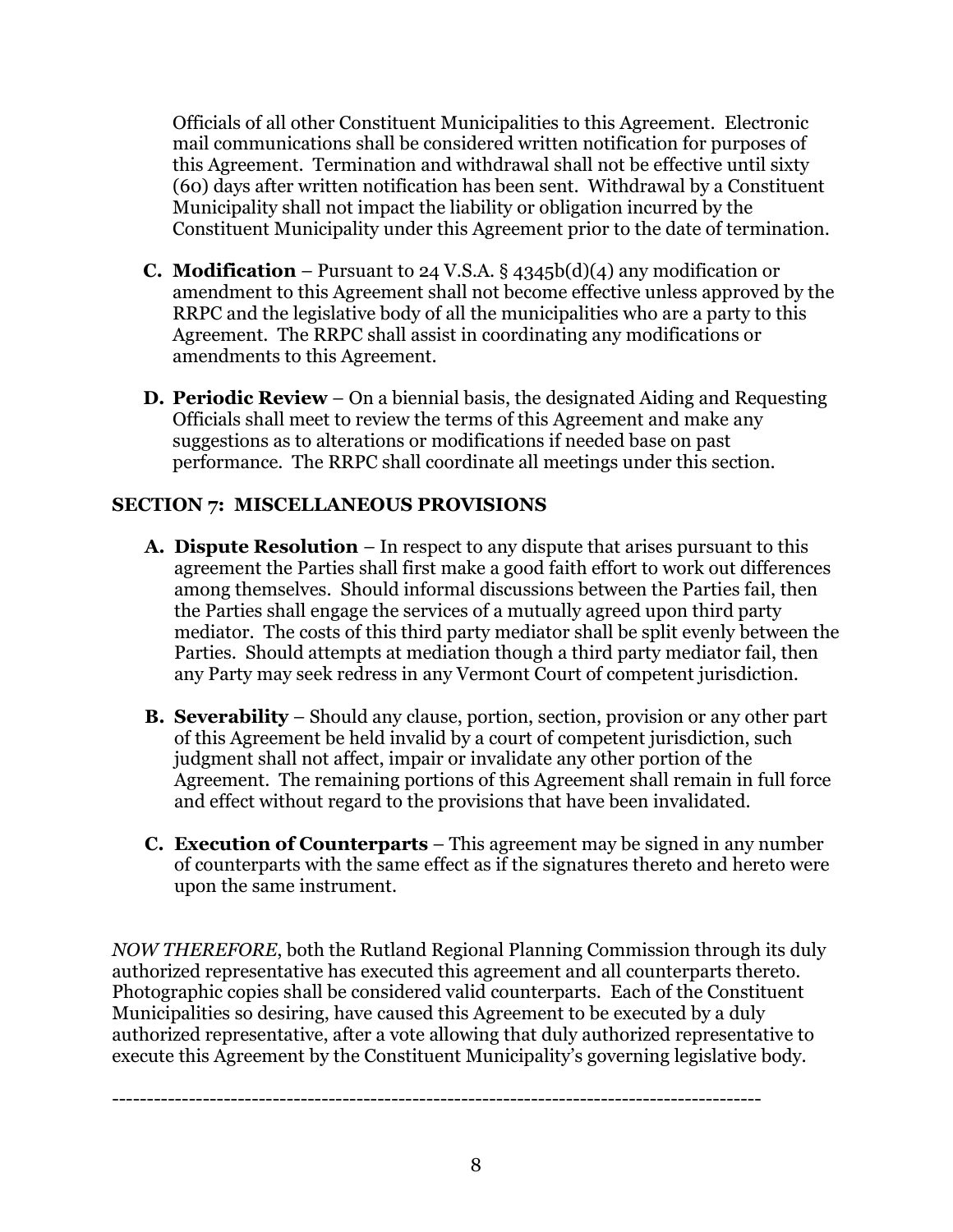The following municipalities have elected to participate in the Rutland Region Public Works Mutual Aid Agreement for 2020. Copies of signature pages are on file at the Rutland Regional Planning Commission.

2020 Rutland Region Public Works Mutual Aid Agreement Participating Municipalities:

- 1) Benson
- 2) Brandon
- 3) Castleton<br>4) Chittender
- 4) Chittenden
- 5) Danby
- 6) Fair Haven
- 7) Hubbardton
- 8) Ira
- 9) Killington
- 10) Mendon
- 11) Middletown Springs
- 12) Mount Holly
- 13) Mount Tabor
- 14) Pawlet
- 15) Pittsford
- 16) Poultney Town
- 17) Proctor
- 18) Rutland Town
- 19) Shrewsbury
- 20) Tinmouth
- 21) Wallingford
- 22) Wells
- 23) West Haven
- 24) West Rutland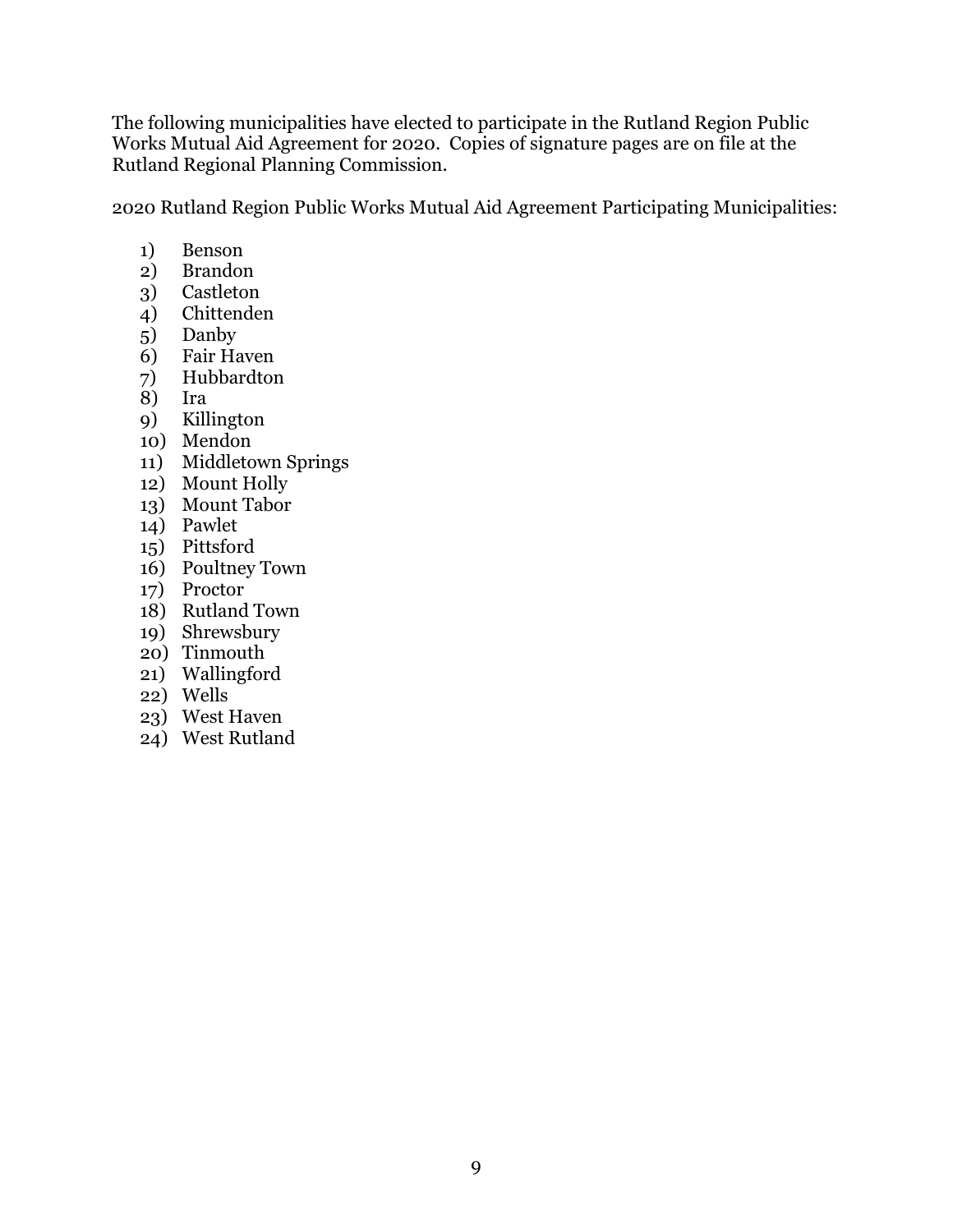#### **RUTLAND REGIONAL PLANNING COMMISSION PUBLIC WORKS MUTUAL AID AGREEMENT AID REQUEST FORM**

To be completed by the Requesting Official.

**Requesting Municipality:** Town/City of \_\_\_\_\_\_\_\_\_\_\_\_\_\_\_\_\_\_\_\_\_\_\_\_\_\_\_\_\_\_\_\_\_

**Incident Name:** Briefly describe the nature of the disaster or emergency prompting the aid request.

**Damages and Needed Repairs:** Briefly describe the infrastructure impacted and the specific work needed to repair the infrastructure.

**Specific Assistance Needed:** Briefly describe what type of assistance (personnel, equipment, materials) is needed.

**Cost Estimate and Schedule:** Provide an estimate for the needed assistance and period of time it will be needed for (start and end dates).

**Plan for Meeting with Aiding Official to Review Project Scope (Optional):** Briefly describe, if needed, the Requesting Official's plan for meeting with the Aiding Official to review the scope of work and for the Requesting Official to familiarize him/herself with the personnel and equipment of the Aiding Party.

| Date:                 | Time:                                   |
|-----------------------|-----------------------------------------|
|                       | To be completed by the Aiding Official. |
|                       |                                         |
|                       |                                         |
| <b>Cost Estimate:</b> |                                         |
|                       |                                         |
| Date:                 | Time:                                   |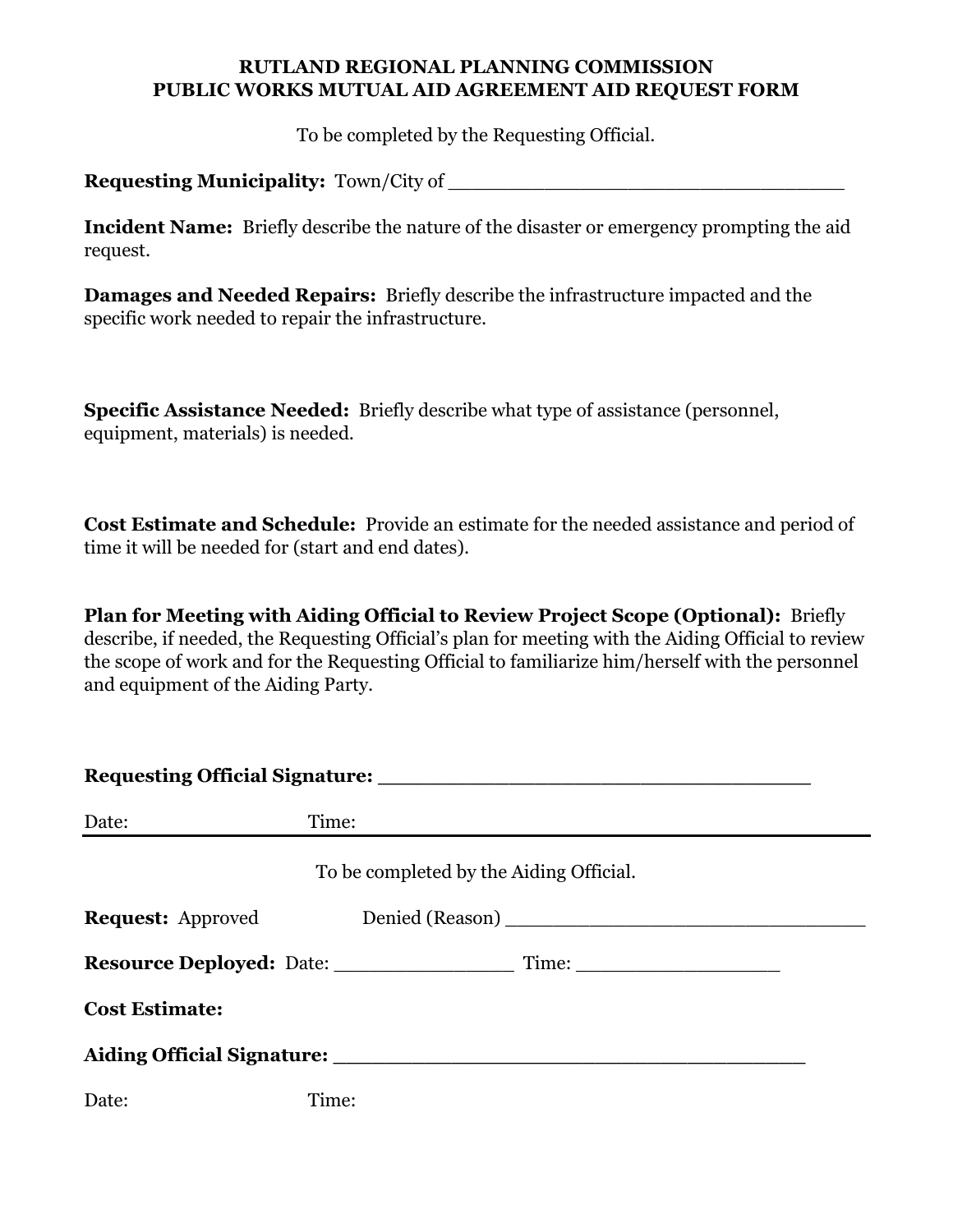|                                                        | <b>Name</b>                  | <b>Phone - Primary</b> | <b>Phone - Alternate</b> | Email                       |  |  |  |
|--------------------------------------------------------|------------------------------|------------------------|--------------------------|-----------------------------|--|--|--|
| BENSON - 2760 Stage Road, Benson, VT 05743             |                              |                        |                          |                             |  |  |  |
| <b>Requesting Official - Primary</b>                   | Jeff Noble                   | 802-282-2805           | 802-537-2722             | bensonroads@shoreham.net    |  |  |  |
| Requesting Official - Alternate                        | Gina Cull                    | 802-537-2063           | 802-236-5150             | cullgina@gmail.com          |  |  |  |
| Aiding Official - Primary                              | Jeff Noble                   | 802-282-2805           | 802-537-2722             | bensonroads@shoreham.net    |  |  |  |
| Aiding Official - Alternate                            | Gina Cull                    | 802-537-2063           | 802-236-5150             | cullgina@gmail.com          |  |  |  |
| <b>BRANDON</b> - 49 Center Street, Brandon, VT 05733   |                              |                        |                          |                             |  |  |  |
| <b>Requesting Official - Primary</b>                   | Shawn Erickson               | 802-353-1768           | 802-247-3600             | highway@townofbrandon.com   |  |  |  |
| Requesting Official - Alternate                        | David Atherton               | 802-236-0890           | 802-247-3635 x210        | datherton@townofbrandon.com |  |  |  |
| Aiding Official - Primary                              | Shawn Erickson               | 802-353-1768           | 802-247-3600             | highway@townofbrandon.com   |  |  |  |
| Aiding Official - Alternate                            | David Atherton               | 802-236-0890           | 802-247-3635 x210        | datherton@townofbrandon.com |  |  |  |
| <b>CASTLETON</b> - 263 Route 30N, Castleton, VT 05735  |                              |                        |                          |                             |  |  |  |
| <b>Requesting Official - Primary</b>                   | Town Manager/EMD             | 802-468-5319 x203      | 802-779-8393             | manager@castletonvt.org     |  |  |  |
| Requesting Official - Alternate                        | <b>Public Works Director</b> | 802-468-2459           | 802-342-0168             | cas_highway@myfairpoint.net |  |  |  |
| Aiding Official - Primary                              | Town Manager/EMD             | 802-468-5319 x203      | 802-779-8393             | manager@castletonvt.org     |  |  |  |
| Aiding Official - Alternate                            | <b>Public Works Director</b> | 802-468-2459           | 802-342-0168             | cas_highway@myfairpoint.net |  |  |  |
| CHITTENDEN - 260 Chittenden Road, Chittenden, VT 05737 |                              |                        |                          |                             |  |  |  |
| <b>Requesting Official - Primary</b>                   | Jan Sotirakis                | 802-775-9633           | 802-236-2777             | jsotirakis@aol.com          |  |  |  |
| Requesting Official - Alternate                        | <b>Bob Case</b>              | 802-345-3974           | 802-773-6308             | rcase48263@aol.com          |  |  |  |
| Aiding Official - Primary                              | Elmer Wheeler                | 802-236-0702           | 802-483-6151             | chittenden.roads@gmail.com  |  |  |  |
| Aiding Official - Alternate                            | Kathie Pratt                 | 802-345-0125           |                          | jk105bn@comcast.net         |  |  |  |
| <b>CLARENDON - Not Participating in 2020</b>           |                              |                        |                          |                             |  |  |  |
| DANBY - 130 Brook Road, Danby, VT 05739                |                              |                        |                          |                             |  |  |  |
| <b>Requesting Official - Primary</b>                   | Paul Pearce                  | 802-293-5177           | 802-293-5136             | mppearce@aol.com            |  |  |  |
| Requesting Official - Alternate                        | Lynn Bondurant               | 802-293-5089           | 802-293-5136             | lbond@vermontel.net         |  |  |  |
| Aiding Official - Primary                              | Paul Pearce                  | 802-293-5177           | 802-293-5136             | mppearce@aol.com            |  |  |  |
| Aiding Official - Alternate                            | Lynn Bondurant               | 802-293-5089           | 802-293-5136             | lbond@vermontel.net         |  |  |  |
| FAIR HAVEN - 5 North Park Place, Fair Haven, VT 05743  |                              |                        |                          |                             |  |  |  |
| <b>Requesting Official - Primary</b>                   | Town Manager/EMD             | 802-265-3010 x5        | 802-342-0423             | fhmanager@comcast.net       |  |  |  |
| Requesting Official - Alternate                        | <b>DPW Director</b>          | 802-342-0423           | 802-683-7486             | dpwsupervisor@yahoo.com     |  |  |  |
| Aiding Official - Primary                              | Town Manager/EMD             | 802-265-3010 x5        | 802-342-0423             | fhmanager@comcast.net       |  |  |  |
| Aiding Official - Alternate                            | <b>DPW Director</b>          | 802-342-0423           | 802-683-7486             | dpwsupervisor@yahoo.com     |  |  |  |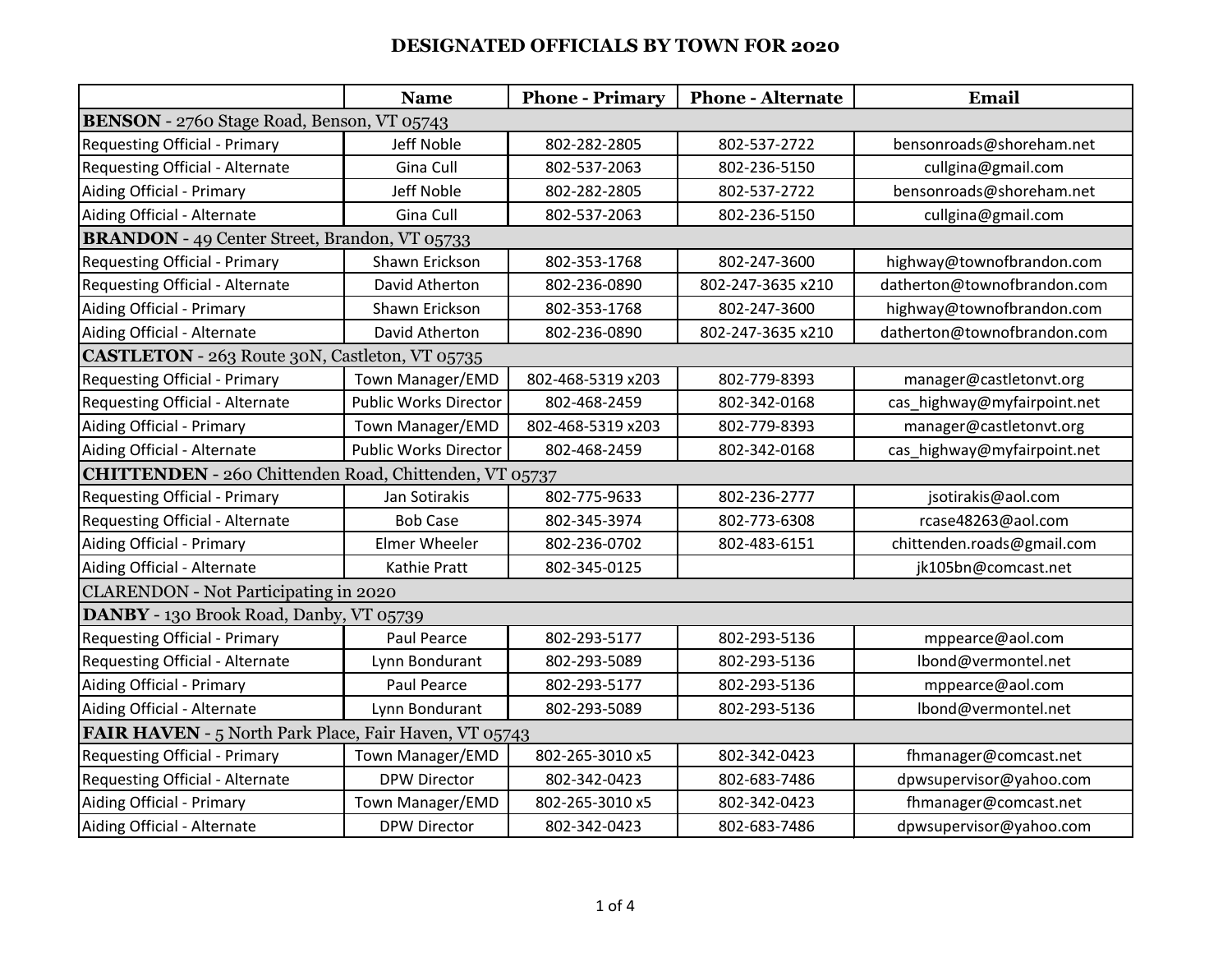|                                                                | <b>Name</b>                                                | <b>Phone - Primary</b> | <b>Phone - Alternate</b> | <b>Email</b>               |  |  |  |  |
|----------------------------------------------------------------|------------------------------------------------------------|------------------------|--------------------------|----------------------------|--|--|--|--|
|                                                                | HUBBARDTON - 1831 Monument Hill Road, Hubbardton, VT 05735 |                        |                          |                            |  |  |  |  |
| <b>Requesting Official - Primary</b>                           | Janet Morey                                                | 802-273-2950           | 802-282-3753             | hubbardtonrd@gmail.com     |  |  |  |  |
| Requesting Official - Alternate                                | <b>Bruce Chapman</b>                                       | 802-537-3280           | 802-245-4023             |                            |  |  |  |  |
| Aiding Official - Primary                                      | Janet Morey                                                | 802-273-2950           | 802-282-3753             | hubbardtonrd@gmail.com     |  |  |  |  |
| Aiding Official - Alternate                                    | <b>Bruce Chapman</b>                                       | 802-537-3280           | 802-245-4023             |                            |  |  |  |  |
| IRA - 53 West Road, Ira, VT 05777                              |                                                            |                        |                          |                            |  |  |  |  |
| <b>Requesting Official - Primary</b>                           | <b>Bob Toppin</b>                                          | 802-345-4409           | 802-235-2361             |                            |  |  |  |  |
| Requesting Official - Alternate                                | Nathan Hewitt                                              | 802-235-1052           |                          |                            |  |  |  |  |
| Aiding Official - Primary                                      | <b>Bob Toppin</b>                                          | 802-345-4409           | 802-235-2361             |                            |  |  |  |  |
| Aiding Official - Alternate                                    | Nathan Hewitt                                              | 802-235-1052           |                          |                            |  |  |  |  |
| KILLINGTON - 2706 River Road, Killington, VT 05751             |                                                            |                        |                          |                            |  |  |  |  |
| <b>Requesting Official - Primary</b>                           | Chet Hagenbarth                                            | 802-422-3241           | 802-353-5106             | manager@killingtontown.com |  |  |  |  |
| Requesting Official - Alternate                                | <b>Rick Bowen</b>                                          | 802-422-9821           | 802-342-7409             | garage@killingtontown.com  |  |  |  |  |
| Aiding Official - Primary                                      | Chet Hagenbarth                                            | 802-422-3241           | 802-353-5106             | manager@killingtontown.com |  |  |  |  |
| Aiding Official - Alternate                                    | <b>Rick Bowen</b>                                          | 802-422-9821           | 802-342-7409             | garage@killingtontown.com  |  |  |  |  |
| MENDON - 2282 US Route 4, Mendon, VT 05701                     |                                                            |                        |                          |                            |  |  |  |  |
| <b>Requesting Official - Primary</b>                           | <b>Bill Ellis</b>                                          | 802-773-4402           | 802-770-2169             | mendon.rds@myfairpoint.net |  |  |  |  |
| Requesting Official - Alternate                                | Sara Tully                                                 | 802-775-1662           |                          | mendonadmin@comcast.net    |  |  |  |  |
| Aiding Official - Primary                                      | <b>Bill Ellis</b>                                          | 802-773-4402           | 802-770-2169             | mendon.rds@myfairpoint.net |  |  |  |  |
| Aiding Official - Alternate                                    | Sara Tully                                                 | 802-775-1662           |                          | mendonadmin@comcast.net    |  |  |  |  |
| MIDDLETOWN SPRINGS - PO Box 1232, Middletown Springs, VT 05757 |                                                            |                        |                          |                            |  |  |  |  |
| <b>Requesting Official - Primary</b>                           | <b>Terry Redfield</b>                                      | 802-235-2084           |                          | redbonevt@gmail.com        |  |  |  |  |
| Requesting Official - Alternate                                | <b>Bill Reed</b>                                           | 802-235-2024           | 802-235-2732             | middletown.roads@gmail.com |  |  |  |  |
| Aiding Official - Primary                                      | <b>Terry Redfield</b>                                      | 802-235-2084           |                          | redbonevt@gmail.com        |  |  |  |  |
| Aiding Official - Alternate                                    | <b>Bill Reed</b>                                           | 802-235-2024           | 802-235-2732             | middletown.roads@gmail.com |  |  |  |  |
| MOUNT HOLLY - PO Box 248, Mount Holly, VT 05758                |                                                            |                        |                          |                            |  |  |  |  |
| <b>Requesting Official - Primary</b>                           | Clinton Woolley                                            | 802-259-3179           | 802-236-4758             | mthollyroads@vermontel.net |  |  |  |  |
| Requesting Official - Alternate                                | Mark Turco                                                 | 802-259-7800           | 802-772-5370             | papajonsss@vermontel.net   |  |  |  |  |
| Aiding Official - Primary                                      | Clinton Woolley                                            | 802-259-3179           | 802-236-4758             | mthollyroads@vermontel.net |  |  |  |  |
| Aiding Official - Alternate                                    | Mark Turco                                                 | 802-259-7800           | 802-772-5370             | papajonsss@vermontel.net   |  |  |  |  |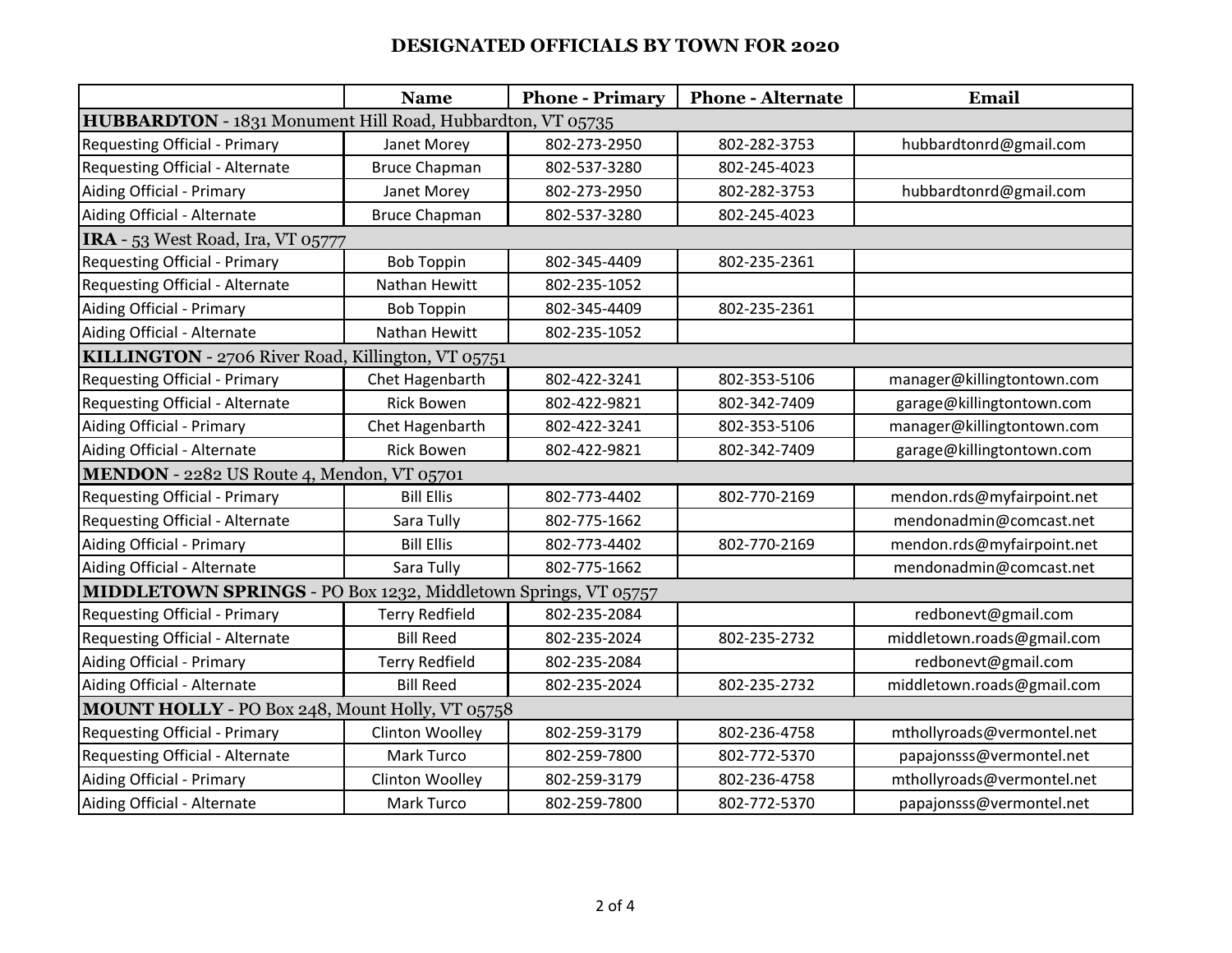|                                                               | <b>Name</b>                                         | <b>Phone - Primary</b> | <b>Phone - Alternate</b> | Email                         |  |  |  |  |
|---------------------------------------------------------------|-----------------------------------------------------|------------------------|--------------------------|-------------------------------|--|--|--|--|
|                                                               | MT. TABOR - 522 Mt. Tabor Road, Mt. Tabor, VT 05739 |                        |                          |                               |  |  |  |  |
| <b>Requesting Official - Primary</b>                          | Seth Beauregard                                     | 802-345-9813           | 802-293-5151             | beau3@vermontel.net           |  |  |  |  |
| Requesting Official - Alternate                               | <b>Bill Basso</b>                                   | 802-293-5282           | 802-293-5020             | mttabor@vermontel.net         |  |  |  |  |
| Aiding Official - Primary                                     | Seth Beauregard                                     | 802-345-9813           | 802-293-5151             | beau3@vermontel.net           |  |  |  |  |
| Aiding Official - Alternate                                   | <b>Bill Basso</b>                                   | 802-293-5282           | 802-293-5020             | mttabor@vermontel.net         |  |  |  |  |
| PAWLET - PO Box 128, Pawlet, VT 05761                         |                                                     |                        |                          |                               |  |  |  |  |
| <b>Requesting Official - Primary</b>                          | Keith Mason                                         | 802-779-5141           |                          | keith.mason14@gmail.com       |  |  |  |  |
| Requesting Official - Alternate                               | <b>Edgar Cleveland</b>                              | 802-325-3312           | 802-683-4243             | cleveland@vermontel.net       |  |  |  |  |
| Aiding Official - Primary                                     | Keith Mason                                         | 802-779-5141           |                          | keith.mason14@gmail.com       |  |  |  |  |
| Aiding Official - Alternate                                   | <b>Edgar Cleveland</b>                              | 802-325-3312           | 802-683-4243             | cleveland@vermontel.net       |  |  |  |  |
| PITTSFORD - 426 Plains Road, Pittsford, VT 05763              |                                                     |                        |                          |                               |  |  |  |  |
| <b>Requesting Official - Primary</b>                          | John Haverstock                                     | 802-483-6500 x20       |                          | manager@pittsfordvermont.com  |  |  |  |  |
| Requesting Official - Alternate                               | Chad Eugair                                         | 802-483-6886           | 802-345-6130             | highway@pittsfordvermont.com  |  |  |  |  |
| Aiding Official - Primary                                     | John Haverstock                                     | 802-483-6500 x20       |                          | manager@pittsfordvermont.com  |  |  |  |  |
| Aiding Official - Alternate                                   | Chad Eugair                                         | 802-483-6886           | 802-345-6130             | highway@pittsfordvermont.com  |  |  |  |  |
| POULTNEY - 9 Main Street, Poultney, VT 05764                  |                                                     |                        |                          |                               |  |  |  |  |
| <b>Requesting Official - Primary</b>                          | Paul Donaldson                                      | 802-287-9751           | 802-345-3620             | poultneymanager@comcast.net   |  |  |  |  |
| Requesting Official - Alternate                               | Ron Kelley                                          | 802-287-9371           | 802-342-0267             | farmer.ron53@hotmail.com      |  |  |  |  |
| Aiding Official - Primary                                     | Paul Donaldson                                      | 802-287-9751           | 802-345-3620             | poultneymanager@comcast.net   |  |  |  |  |
| Aiding Official - Alternate                                   | Ron Kelley                                          | 802-287-9371           | 802-342-0267             | farmer.ron53@hotmail.com      |  |  |  |  |
| <b>PROCTOR</b> - 45 Main Street, Proctor, VT 05765            |                                                     |                        |                          |                               |  |  |  |  |
| Requesting Official - Primary                                 | John Corliss                                        | 802-342-1900           | 802-459-2789             | proctor_pwforeman@comcast.net |  |  |  |  |
| Requesting Official - Alternate                               | <b>Greg Maggard</b>                                 | 802-459-3333 x13       |                          | proctor_manager@comcast.net   |  |  |  |  |
| Aiding Official - Primary                                     | John Corliss                                        | 802-342-1900           | 802-459-2789             | proctor_pwforeman@comcast.net |  |  |  |  |
| Aiding Official - Alternate                                   | <b>Greg Maggard</b>                                 | 802-459-3333 x13       |                          | proctor_manager@comcast.net   |  |  |  |  |
| RUTLAND CITY - Not Participating in 2020                      |                                                     |                        |                          |                               |  |  |  |  |
| RUTLAND TOWN - 181 Business Route 4, Center Rutland, VT 05736 |                                                     |                        |                          |                               |  |  |  |  |
| <b>Requesting Official - Primary</b>                          | <b>Byron Hathaway</b>                               | 802-353-0540           | 802-773-8128             | rthighway@rutlandtown.com     |  |  |  |  |
| Requesting Official - Alternate                               | <b>Bill Sweet</b>                                   | 802-773-2528 x3203     | 802-683-6227             | bsweet@rutlandtown.com        |  |  |  |  |
| Aiding Official - Primary                                     | Byron Hathaway                                      | 802-353-0540           | 802-773-8128             | rthighway@rutlandtown.com     |  |  |  |  |
| Aiding Official - Alternate                                   | <b>Bill Sweet</b>                                   | 802-773-2528 x3203     | 802-683-6227             | bsweet@rutlandtown.com        |  |  |  |  |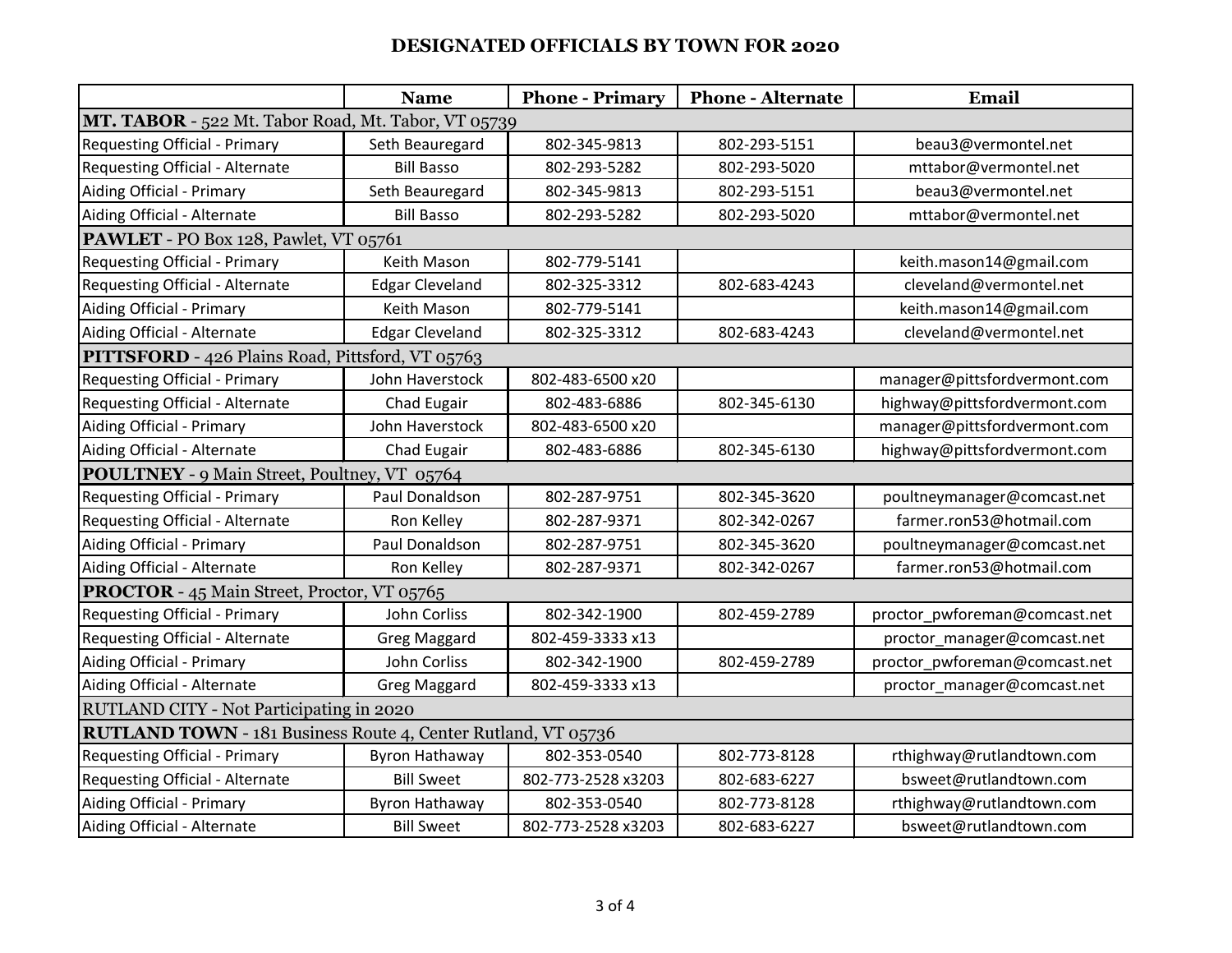|                                                         | <b>Name</b>       | <b>Phone - Primary</b> | <b>Phone - Alternate</b> | Email                        |  |  |  |
|---------------------------------------------------------|-------------------|------------------------|--------------------------|------------------------------|--|--|--|
| SHREWSBURY - 9823 Cold River Road, Shrewsbury, VT 05738 |                   |                        |                          |                              |  |  |  |
| <b>Requesting Official - Primary</b>                    | Aaron Korzun      | 802-492-3364           | 802-774-8264             | dockorzun@vermontel.net      |  |  |  |
| Requesting Official - Alternate                         | Jamie Carrara     | 802-492-3656           | 802-772-2043             | shrewsburyroad@vermontel.net |  |  |  |
| Aiding Official - Primary                               | Aaron Korzun      | 802-492-3364           | 802-774-8264             | dockorzun@vermontel.net      |  |  |  |
| Aiding Official - Alternate                             | Jamie Carrara     | 802-492-3656           | 802-772-2043             | shrewsburyroad@vermontel.net |  |  |  |
| SUDBURY - Not Participating in 2020                     |                   |                        |                          |                              |  |  |  |
| TINMOUTH - 9 Mountain View Road, Tinmouth, VT 05773     |                   |                        |                          |                              |  |  |  |
| <b>Requesting Official - Primary</b>                    | Eric Buffum       | 802-446-9163           |                          | pickupman1978@aol.com        |  |  |  |
| Requesting Official - Alternate                         | Michael Fannin    | 802-235-2412           |                          | fannin@vermontel.net         |  |  |  |
| Aiding Official - Primary                               | Eric Buffum       | 802-446-9163           |                          | pickupman1978@aol.com        |  |  |  |
| Aiding Official - Alternate                             | Michael Fannin    | 802-235-2412           |                          | fannin@vermontel.net         |  |  |  |
| WALLINGFORD - 75 School Street, Wallingford, VT 05773   |                   |                        |                          |                              |  |  |  |
| <b>Requesting Official - Primary</b>                    | Phil Baker        | 802-770-2088           | 802-446-2131             | murphyslaw550@aol.com        |  |  |  |
| Requesting Official - Alternate                         | Steve Lanfear     | 802-345-4479           | 802-446-2472             | townadmin@wallingfordvt.com  |  |  |  |
| Aiding Official - Primary                               | Phil Baker        | 802-770-2088           | 802-446-2131             | murphyslaw550@aol.com        |  |  |  |
| Aiding Official - Alternate                             | Steve Lanfear     | 802-345-4479           | 802-446-2472             | townadmin@wallingfordvt.com  |  |  |  |
| WELLS - 1064 VT Route 30, Wells, VT 05774               |                   |                        |                          |                              |  |  |  |
| <b>Requesting Official - Primary</b>                    | Dave Ricard       | 802-645-0457           | 802-287-1152             | dprm594@hotmail.com          |  |  |  |
| Requesting Official - Alternate                         | Don Preuss        | 802-417-1058           |                          | djpreuss1@gmail.com          |  |  |  |
| Aiding Official - Primary                               | Dave Ricard       | 802-645-0457           | 802-287-1152             | dprm594@hotmail.com          |  |  |  |
| Aiding Official - Alternate                             | Don Preuss        | 802-417-1058           |                          | djpreuss1@gmail.com          |  |  |  |
| WEST HAVEN - 2919 Main Road, West Haven, VT 05743       |                   |                        |                          |                              |  |  |  |
| <b>Requesting Official - Primary</b>                    | Kyle Ellis        | 802-265-3850           | 802-342-9311             | krellis1982@hotmail.com      |  |  |  |
| Requesting Official - Alternate                         | Chris Hoyt        | 802-265-2333           | 802-341-3587             | hoytchristopher@gmail.com    |  |  |  |
| Aiding Official - Primary                               | Kyle Ellis        | 802-265-3850           | 802-342-9311             | krellis1982@hotmail.com      |  |  |  |
| Aiding Official - Alternate                             | Chris Hoyt        | 802-265-2333           | 802-341-3587             | hoytchristopher@gmail.com    |  |  |  |
| WEST RUTLAND - 35 Marble Street, West Rutland, VT 05777 |                   |                        |                          |                              |  |  |  |
| <b>Requesting Official - Primary</b>                    | Mary Ann Goulette | 802-438-2263           | 802-353-0363             | mgoulette@westrutlandvt.org  |  |  |  |
| Requesting Official - Alternate                         | Frank Woolf       | 802-438-2854           | 802-558-2900             | fwoolf@westrutlandvt.org     |  |  |  |
| Aiding Official - Primary                               | Mary Ann Goulette | 802-438-2263           | 802-353-0363             | mgoulette@westrutlandvt.org  |  |  |  |
| Aiding Official - Alternate                             | Frank Woolf       | 802-438-2854           | 802-558-2900             | fwoolf@westrutlandvt.org     |  |  |  |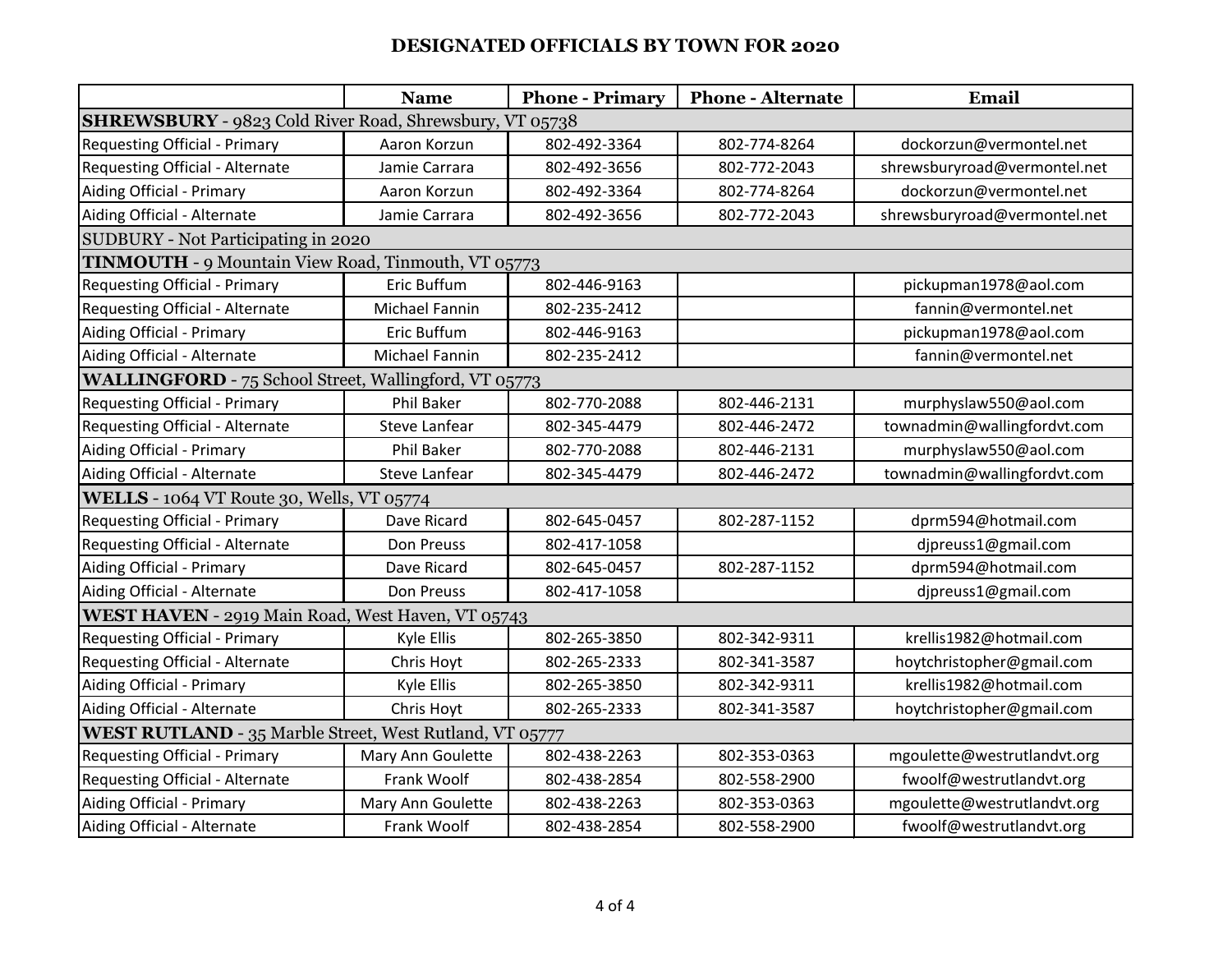|                                                        | I              | $\mathbf{I}$   | III            | IV             | <b>Other</b> |
|--------------------------------------------------------|----------------|----------------|----------------|----------------|--------------|
| <b>BENSON</b> (2020 LEMP)                              |                |                |                |                |              |
| Grader                                                 |                | 1              |                |                |              |
| Hydraulic Excavator, Medium Mass Excavation            |                |                |                |                | 1            |
| Trailer, Equipment Tag-Trailer                         |                | $\mathbf{1}$   |                |                |              |
| Truck, On-Road Dump                                    |                | $\mathbf{1}$   | $\overline{2}$ |                |              |
| Truck, Plow                                            |                |                | $\mathbf{1}$   |                |              |
| Wheel Loader Backhoe                                   |                |                |                |                | $\mathbf{1}$ |
| Wheel Loader, Small                                    |                | 1              |                |                |              |
| Wood Chipper                                           |                |                |                |                | 1            |
| <b>BRANDON</b> (2020 LEMP)                             |                |                |                |                |              |
| Grader                                                 | $\mathbf{1}$   |                |                |                |              |
| Road Sweeper                                           |                |                |                | $\mathbf{1}$   |              |
| Snow Blower                                            |                |                |                | $\mathbf{1}$   |              |
| Trailer, Small Equipment                               |                | 1              |                |                |              |
| Truck, On-Road Dump                                    |                | 1              | $\overline{2}$ | $\mathbf{1}$   |              |
| Truck, Plow                                            | $\mathbf{1}$   | 2              | $\mathbf{1}$   | $\overline{2}$ |              |
| Truck, Sewer Flusher                                   |                |                |                | $\mathbf{1}$   |              |
| Water Pumps, De-Watering                               |                |                | 2              | $\mathbf{1}$   |              |
| Water Pumps, Water Distribution                        | $\mathbf{1}$   |                |                |                |              |
| Water Pumps, Wastewater                                |                |                |                | $\mathbf{1}$   |              |
| <b>Wheel Loader Backhoe</b>                            | $\mathbf{1}$   |                |                |                |              |
| Wheel Loader, Large                                    | $\mathbf{1}$   |                |                |                |              |
| Wheel Loader, Skid Steer                               |                |                | $\mathbf{1}$   |                |              |
| Wood Chipper                                           | 1              |                |                |                |              |
| <b>CASTLETON</b> (2020 LEMP)                           |                |                |                |                |              |
| Air Compressor                                         | $\overline{4}$ |                |                |                |              |
| Concrete Cutter/Multi-Processor for Hydralic Excavator |                |                |                | $\mathbf{1}$   |              |
| Floodlights                                            |                |                |                | 2              |              |
| Generator                                              |                |                |                |                | 4            |
| Grader                                                 |                |                | $\mathbf{1}$   |                |              |
| <b>Hydraulic Excavator, Compact</b>                    | $\mathbf{1}$   |                |                |                |              |
| Road Sweeper                                           |                |                |                | $\mathbf{1}$   |              |
| Snow Blower, Loader Mounted                            |                |                |                | $\mathbf{1}$   |              |
| Trailer, Equipment Tag-Trailer                         |                |                | $\mathbf{1}$   |                |              |
| Trailer, Small Equipment                               |                | $\overline{2}$ |                |                |              |
| Truck, On-Road Dump                                    |                | $\mathbf{1}$   | 5              | $\overline{2}$ |              |
| Truck, Plow                                            | $\mathbf{1}$   | 5              | 3              |                |              |
| Water Pumps, De-Watering                               |                |                |                | $\mathbf{1}$   |              |
| Water Pumps, Wastewater                                |                |                |                | $\mathbf{1}$   |              |
| <b>Water Truck</b>                                     |                |                |                |                | $\mathbf{1}$ |
| Wheel Loader Backhoe                                   |                | $\mathbf{1}$   |                |                |              |
| Wheel Loader, Medium                                   |                |                | 1              |                |              |
| Wheel Loader, Skid Steer                               |                | $\mathbf{1}$   |                |                |              |
| Wood Chipper                                           | $\mathbf{1}$   |                |                |                |              |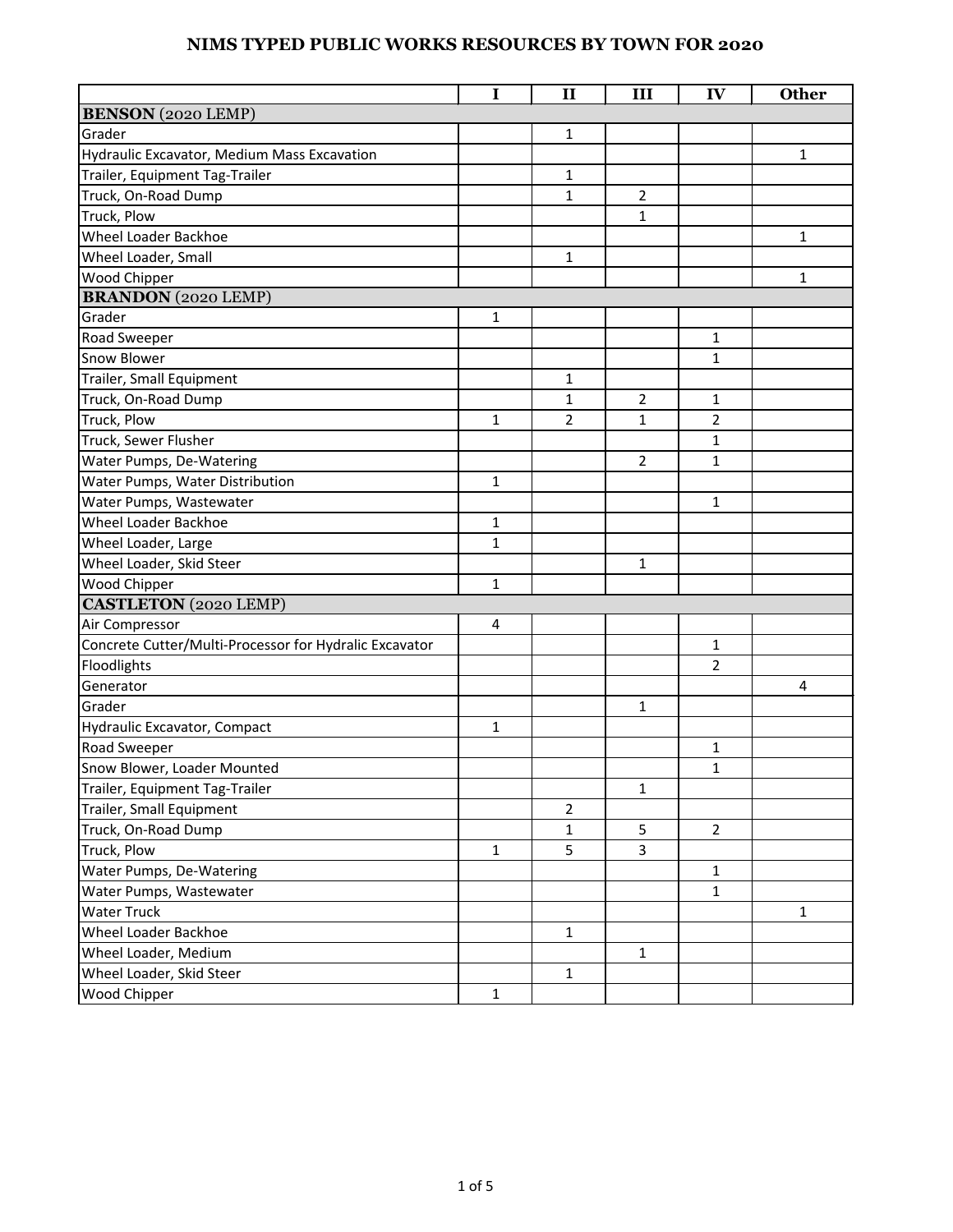|                                                        | I            | $\mathbf{I}$   | III            | IV             | <b>Other</b>   |
|--------------------------------------------------------|--------------|----------------|----------------|----------------|----------------|
| <b>CHITTENDEN</b> (2020 LEMP)                          |              |                |                |                |                |
| Grader                                                 |              |                | 1              |                |                |
| Truck, On-Road Dump                                    |              |                | $\overline{2}$ | $\mathbf{1}$   |                |
| Wheel Loader Backhoe                                   |              |                |                | $\mathbf{1}$   |                |
| Wheel Loader, Small                                    |              | $\mathbf{1}$   |                |                |                |
| Wood Chipper                                           | $\mathbf{1}$ |                |                |                |                |
| DANBY (2020 LEMP)                                      |              |                |                |                |                |
| Floodlights                                            |              |                | 4              |                |                |
| Generator                                              |              |                |                | $\mathbf{1}$   | $\overline{2}$ |
| Grader                                                 |              | 1              |                |                |                |
| Trailer, Small Equipment                               |              | 1              |                |                |                |
| Truck, On-Road Dump                                    |              | $\overline{2}$ | $\mathbf{1}$   |                |                |
| Water Pumps, Wastewater                                |              |                |                |                | 3              |
| Wheel Loader Backhoe                                   |              | $\mathbf{1}$   |                |                |                |
| Wheel Loader, Medium                                   |              | 1              |                |                |                |
| Wood Chipper                                           | $\mathbf{1}$ |                |                |                |                |
| FAIR HAVEN (2020 LEMP)                                 |              |                |                |                |                |
| Grader                                                 |              | $\mathbf{1}$   |                |                |                |
| Hydraulic Excavator, Compact                           | $\mathbf{1}$ |                |                |                |                |
| Trailer, Small Equipment                               |              | $\overline{2}$ |                |                |                |
| Truck, On-Road Dump                                    |              |                | $\overline{2}$ | $\overline{2}$ |                |
| Wheel Loader Backhoe                                   |              | $\mathbf{1}$   |                |                |                |
| Wheel Loader, Small                                    |              | 1              |                |                |                |
| Wheel Loader, Skid Steer                               | $\mathbf{1}$ | $\mathbf{1}$   |                |                |                |
| <b>HUBBARDTON</b> (2020 LEMP)                          |              |                |                |                |                |
| Concrete Cutter/Multi-Processor for Hydralic Excavator |              |                |                |                | $\mathbf{1}$   |
| Floodlights                                            |              |                |                |                | 1              |
| Generator                                              |              |                |                |                | 1              |
| Grader                                                 | $\mathbf{1}$ |                |                |                |                |
| Hydraulic Excavator, Medium Mass Excavation            |              |                |                |                | 1              |
| Road Sweeper                                           |              |                |                |                | 1              |
| <b>Track Loader</b>                                    |              |                |                | $\mathbf{1}$   |                |
| Trailer, Equipment Tag-Trailer                         | $\mathbf{1}$ |                |                |                |                |
| Trailer, Dump                                          | $\mathbf{1}$ |                |                |                |                |
| Trailer, Small Equipment                               |              |                |                |                | $\mathbf{1}$   |
| Truck, On-Road Dump                                    |              | $\mathbf{1}$   |                |                |                |
| Truck, Plow                                            | $\mathbf{1}$ |                |                |                |                |
| <b>Water Truck</b>                                     |              |                |                |                | $\mathbf{1}$   |
| Wheel Loader, Medium                                   |              | $\mathbf{1}$   |                |                |                |
| <b>Wood Chipper</b>                                    | $\mathbf{1}$ |                |                |                |                |
| <b>IRA</b> (2020 LEMP)                                 |              |                |                |                |                |
| Floodlights                                            | $\mathbf{1}$ |                |                |                |                |
| Grader                                                 | $\mathbf{1}$ |                |                |                |                |
| Truck, Plow                                            | $\mathbf{1}$ |                |                |                |                |
| Wheel Loader Backhoe                                   | $\mathbf{1}$ |                |                |                |                |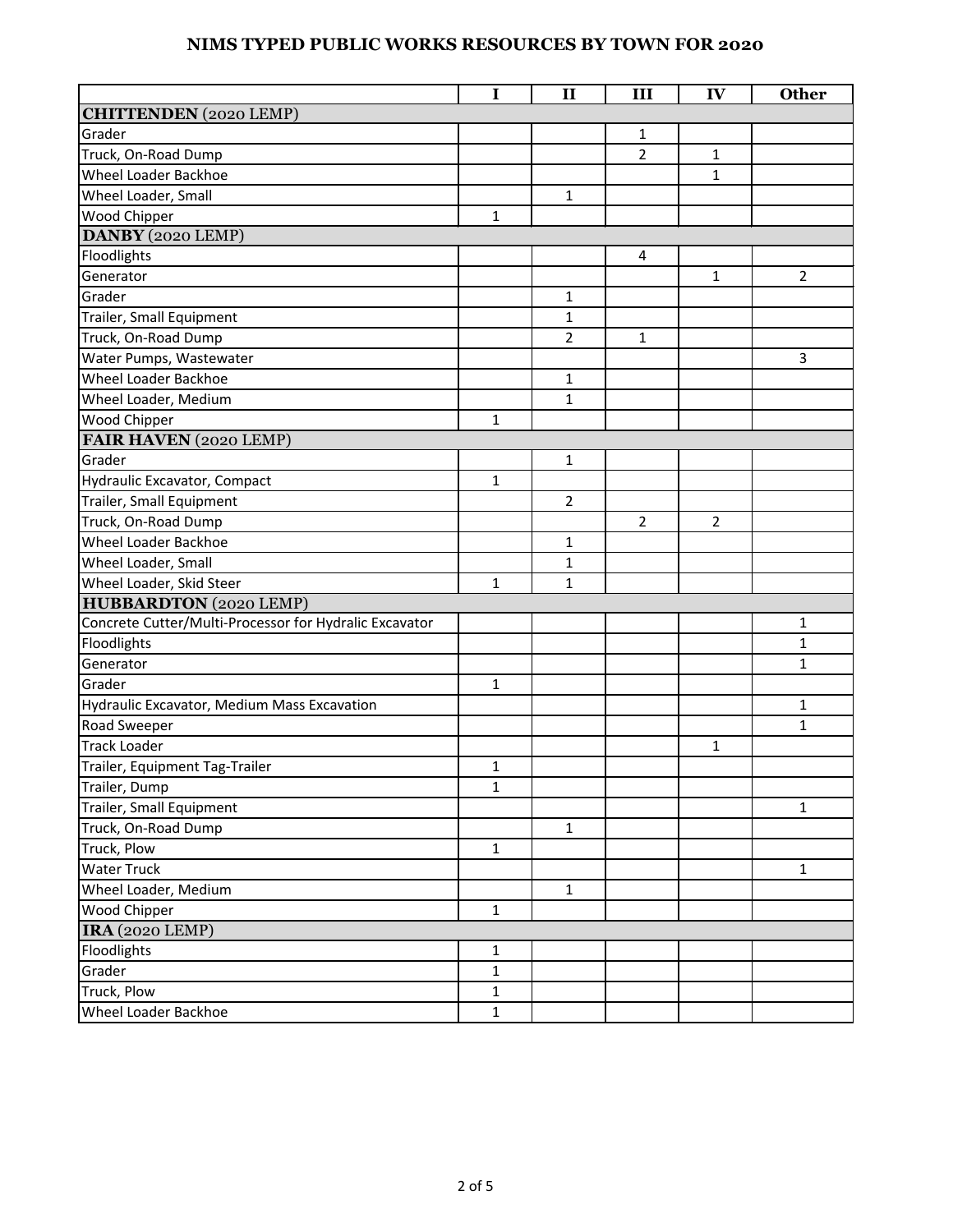|                                                | $\mathbf I$  | $\mathbf{I}$   | III          | IV           | <b>Other</b> |
|------------------------------------------------|--------------|----------------|--------------|--------------|--------------|
| KILLINGTON (2020 LEMP)                         |              |                |              |              |              |
| Grader                                         |              | $\mathbf{1}$   |              |              |              |
| Road Sweeper                                   |              |                |              | 1            |              |
| Snow Blower, Loader Mounted                    |              |                |              | $\mathbf{1}$ |              |
| Truck, On-Road Dump                            |              | $\mathbf{1}$   | 4            |              |              |
| Truck, Plow                                    |              |                | 2            | $\mathbf{1}$ |              |
| Wheel Loader Backhoe                           |              |                | $\mathbf{1}$ |              |              |
| Wheel Loader, Small                            | $\mathbf{1}$ |                |              |              |              |
| Wheel Loader, Skid Steer                       | $\mathbf{1}$ |                |              |              |              |
| Wood Chipper                                   | $\mathbf{1}$ |                |              |              |              |
| <b>MENDON</b> (2020 LEMP)                      |              |                |              |              |              |
| Grader                                         |              |                | 1            |              |              |
| Road Sweeper                                   | $\mathbf{1}$ |                |              |              |              |
| Truck, On-Road Dump                            |              |                | $\mathbf{1}$ |              |              |
| Truck, Plow                                    |              |                | $\mathbf{1}$ |              |              |
| Wheel Loader Backhoe                           |              | 1              |              |              |              |
| Wood Chipper *Shared with Rutland Town         | $\mathbf{1}$ |                |              |              |              |
| <b>MIDDLETOWN SPRINGS (2020 LEMP)</b>          |              |                |              |              |              |
| Grader                                         |              |                | $\mathbf{1}$ |              |              |
| Trailer, Small Equipment                       |              | $\mathbf{1}$   |              |              |              |
| Truck, On-Road Dump                            |              |                | $\mathbf{1}$ |              |              |
| Truck, Plow                                    |              | $\mathbf{1}$   | $\mathbf{1}$ |              |              |
| Wheel Loader Backhoe                           | $\mathbf{1}$ |                |              |              |              |
| Wheel Loader, Medium                           | $\mathbf{1}$ |                |              |              |              |
| <b>MOUNT HOLLY (2020 LEMP)</b>                 |              |                |              |              |              |
| Grader                                         |              | $\mathbf{1}$   |              |              |              |
| Truck, On-Road Dump                            |              | 1              | 2            | 1            |              |
| Truck, Plow                                    | $\mathbf{1}$ | $\overline{2}$ | $\mathbf{1}$ |              |              |
| Wheel Loader, Small                            | $\mathbf{1}$ |                |              |              |              |
| Wood Chipper                                   | $\mathbf{1}$ |                |              |              |              |
| <b>MOUNT TABOR</b> (2020 LEMP)                 |              |                |              |              |              |
| No Public Works Resources                      |              |                |              |              |              |
| PAWLET (2020 LEMP)                             |              |                |              |              |              |
| Grader                                         | $\mathbf{1}$ |                |              |              |              |
| Road Sweeper                                   |              |                |              | $\mathbf{1}$ |              |
| Truck, On-Road Dump                            |              | $\overline{3}$ |              |              |              |
| Truck, Plow *3 Plows for 3 on-road dump trucks |              |                |              |              | $3*$         |
| Wheel Loader Backhoe                           | $\mathbf{1}$ |                |              |              |              |
| Wheel Loader, Small                            |              | $\mathbf{1}$   |              |              |              |
| Wood Chipper                                   | $\mathbf{1}$ |                |              |              |              |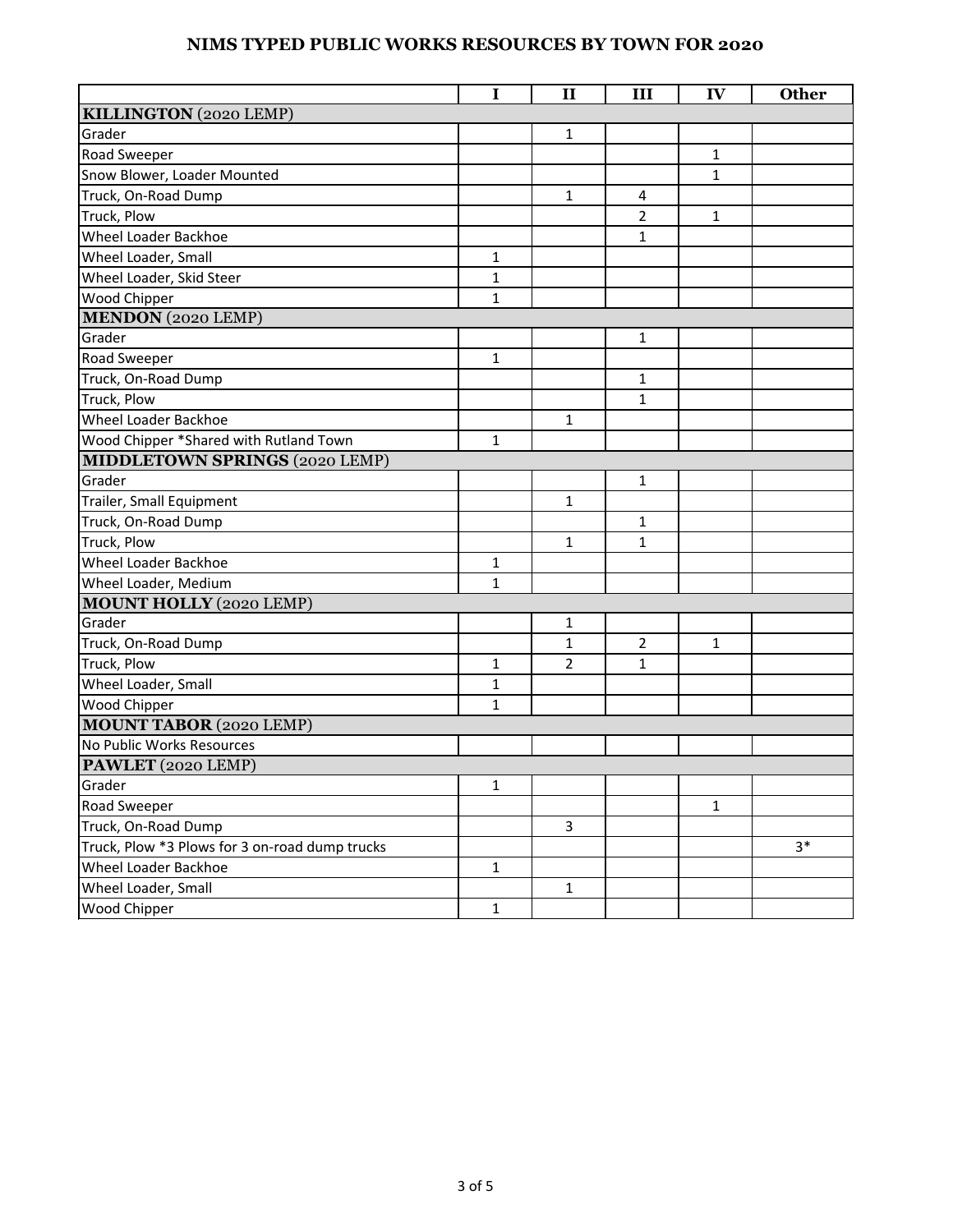|                                             | I              | $\mathbf{I}$   | III            | IV             | <b>Other</b>   |
|---------------------------------------------|----------------|----------------|----------------|----------------|----------------|
| PITTSFORD (2020 LEMP)                       |                |                |                |                |                |
| Grader                                      |                | 1              |                |                |                |
| Road Sweeper                                |                |                |                | $\overline{2}$ |                |
| Snow Blower, Loader Mounted                 |                |                |                | $\mathbf{1}$   |                |
| <b>Track Loader</b>                         |                |                |                |                | $\mathbf{1}$   |
| Trailer, Small Equipment                    |                | $\overline{2}$ |                |                |                |
| Truck, On-Road Dump                         |                | $\overline{2}$ | $\mathbf{1}$   | $\mathbf{1}$   |                |
| Truck, Plow                                 | $\overline{2}$ | $\mathbf{1}$   | 2              |                |                |
| Water Pumps, De-Watering                    |                |                |                |                | $\overline{2}$ |
| <b>Wheel Loader Backhoe</b>                 | $\mathbf{1}$   |                |                |                | 1              |
| Wheel Loader, Medium                        |                |                |                | $\mathbf{1}$   |                |
| Wood Chipper                                | $\mathbf{1}$   |                |                |                |                |
| POULTNEY (2020 LEMP)                        |                |                |                |                |                |
| Generator                                   |                |                |                |                | 1              |
| Grader                                      |                |                | $\mathbf{1}$   |                |                |
| Hydraulic Excavator, Medium Mass Excavation |                |                | 1              |                |                |
| Road Sweeper                                |                |                |                | 1              |                |
| Trailer, Equipment Tag-Trailer              |                | 1              |                |                |                |
| Truck, On-Road Dump                         |                | $\mathbf{1}$   | 3              |                |                |
| Truck, Plow                                 |                |                | $\overline{2}$ |                |                |
| Water Pumps, De-Watering                    |                |                |                |                | $\mathbf{1}$   |
| Wheel Loader Backhoe                        | $\mathbf{1}$   |                |                |                |                |
| Wheel Loader, Small                         |                | $\mathbf{1}$   |                |                |                |
| Wood Chipper                                | $\mathbf{1}$   |                |                |                |                |
| PROCTOR (2020 LEMP)                         |                |                |                |                |                |
| Generator                                   |                |                |                |                | $\mathbf{1}$   |
| Road Sweeper                                |                |                |                | 1              |                |
| Truck, On-Road Dump                         |                |                |                | $\overline{2}$ |                |
| Wheel Loader Backhoe                        |                |                |                | $\mathbf{1}$   |                |
| Wheel Loader, Medium                        |                |                | 1              |                |                |
| <b>RUTLAND TOWN (2020 LEMP)</b>             |                |                |                |                |                |
| Trailer, Small Equipment                    |                | 2              |                |                |                |
| Truck, On-Road Dump                         |                |                | $\mathbf{1}$   | $\mathbf{1}$   |                |
| Truck, Plow                                 |                | $\mathbf{1}$   | $\mathbf{1}$   |                |                |
| Wheel Loader, Small                         |                | $\mathbf{1}$   |                |                |                |
| <b>SHREWSBURY</b> (2020 LEMP)               |                |                |                |                |                |
| Grader                                      | $\mathbf{1}$   |                |                |                |                |
| Hydraulic Excavator, Medium Mass Excavation |                | $\mathbf{1}$   |                |                |                |
| Trailer, Equipment Tag-Trailer              | $\mathbf{1}$   |                |                |                |                |
| Truck, On-Road Dump, w/plow                 |                | 4              |                | 1              |                |
| Wheel Loader Backhoe                        |                |                |                | $\mathbf{1}$   |                |
| Wheel Loader, Medium                        |                | $\mathbf{1}$   |                |                |                |
| Wood Chipper                                | $\mathbf{1}$   |                |                |                |                |